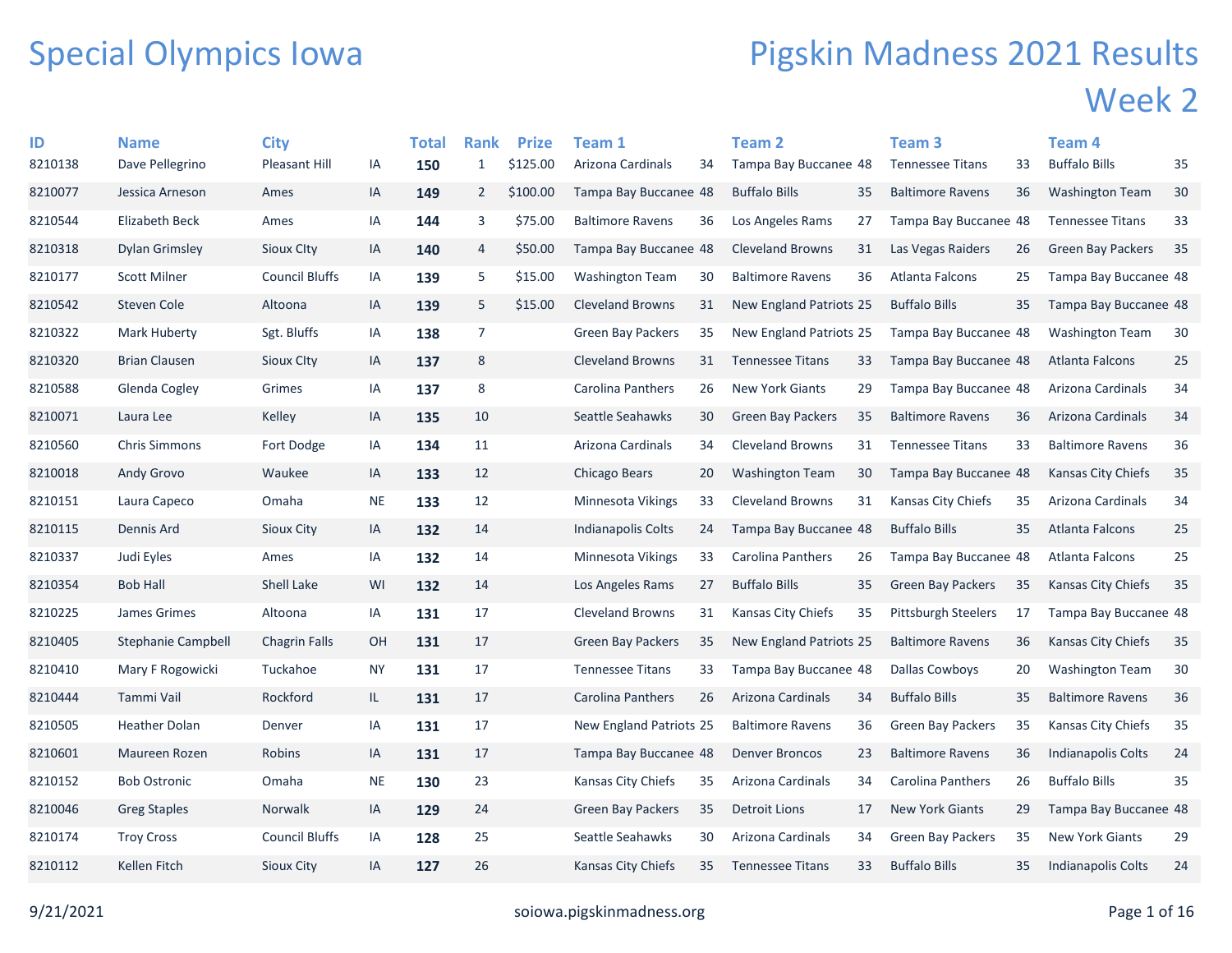| ID<br>8210511 | <b>Name</b><br>Liane Long | <b>City</b><br>Avoca  | IA        | <b>Total</b><br>127 | <b>Rank</b><br>26 | <b>Prize</b> | Team 1<br><b>Baltimore Ravens</b> | 36 | <b>Team 2</b><br><b>Denver Broncos</b> | 23 | Team <sub>3</sub><br><b>Buffalo Bills</b> | 35  | Team <sub>4</sub><br><b>Tennessee Titans</b> | 33 |
|---------------|---------------------------|-----------------------|-----------|---------------------|-------------------|--------------|-----------------------------------|----|----------------------------------------|----|-------------------------------------------|-----|----------------------------------------------|----|
| 8210535       | Gregory Weinschenk        | Urbandale             | IA        | 127                 | 26                |              | Cincinnati Bengals                | 17 | Green Bay Packers                      | 35 | Tampa Bay Buccanee 48                     |     | Los Angeles Rams                             | 27 |
| 8210164       | Terri Fuxa                | Omaha                 | <b>NE</b> | 126                 | 29                |              | Carolina Panthers                 | 26 | <b>Buffalo Bills</b>                   | 35 | <b>Washington Team</b>                    | 30  | Kansas City Chiefs                           | 35 |
| 8210168       | Joe Goltl                 | <b>Council Bluffs</b> | IA        | 126                 | 29                |              | <b>New York Giants</b>            | 29 | Tampa Bay Buccanee 48                  |    | Jacksonville Jaguars                      | -13 | <b>Baltimore Ravens</b>                      | 36 |
| 8210321       | <b>Brooke Davies</b>      | Sioux City            | IA        | 126                 | 29                |              | Tampa Bay Buccanee 48             |    | Cincinnati Bengals                     | 17 | <b>Cleveland Browns</b>                   | 31  | Seattle Seahawks                             | 30 |
| 8210445       | Michelle Nelson           | Polk City             | IA        | 125                 | 32                |              | Las Vegas Raiders                 | 26 | <b>Baltimore Ravens</b>                | 36 | <b>Washington Team</b>                    | 30  | <b>Tennessee Titans</b>                      | 33 |
| 8210482       | <b>Terry Main</b>         | urbandale             | IA        | 125                 | 32                |              | Kansas City Chiefs                | 35 | Atlanta Falcons                        | 25 | Seattle Seahawks                          | 30  | <b>Buffalo Bills</b>                         | 35 |
| 8210105       | Carrie Larson             | IA                    | IA        | 124                 | 34                |              | Arizona Cardinals                 | 34 | Tampa Bay Buccanee 48                  |    | Atlanta Falcons                           | 25  | Los Angeles Chargers 17                      |    |
| 8210184       | Dorothy Kalar             | <b>Council Bluffs</b> | IA        | 124                 | 34                |              | Los Angeles Rams                  | 27 | <b>Green Bay Packers</b>               | 35 | <b>Baltimore Ravens</b>                   | 36  | Carolina Panthers                            | 26 |
| 8210467       | <b>Phillip Strekal</b>    | Albany                | OH        | 124                 | 34                |              | Tampa Bay Buccanee 48             |    | Chicago Bears                          | 20 | <b>Green Bay Packers</b>                  | 35  | <b>Houston Texans</b>                        | 21 |
| 8210578       | John Larson               | Johnston              | IA        | 124                 | 34                |              | Arizona Cardinals                 | 34 | <b>Buffalo Bills</b>                   | 35 | Las Vegas Raiders                         | 26  | <b>New York Giants</b>                       | 29 |
| 8210020       | Gerry Swartbough          | Norwalk               | IA        | 123                 | 38                |              | Arizona Cardinals                 | 34 | <b>Washington Team</b>                 | 30 | Las Vegas Raiders                         | 26  | <b>Tennessee Titans</b>                      | 33 |
| 8210327       | Doug Tilson               | Plattsmouth           | <b>NE</b> | 123                 | 38                |              | <b>Denver Broncos</b>             | 23 | <b>New York Giants</b>                 | 29 | <b>Green Bay Packers</b>                  | 35  | <b>Baltimore Ravens</b>                      | 36 |
| 8210483       | <b>Terry Main</b>         | urbandale             | IA        | 123                 | 38                |              | Tampa Bay Buccanee 48             |    | Minnesota Vikings                      | 33 | <b>Detroit Lions</b>                      | 17  | <b>Atlanta Falcons</b>                       | 25 |
| 8210504       | Kevin Budde               | Long Grove            | IA        | 123                 | 38                |              | Arizona Cardinals                 | 34 | <b>Buffalo Bills</b>                   | 35 | <b>New York Giants</b>                    | 29  | New England Patriots 25                      |    |
| 8210561       | <b>Chris Simmons</b>      | Fort Dodge            | IA        | 123                 | 38                |              | <b>Baltimore Ravens</b>           | 36 | New England Patriots 25                |    | Los Angeles Rams                          | 27  | <b>Buffalo Bills</b>                         | 35 |
| 8210034       | Charles Lee               | Youngsville           | <b>NC</b> | 122                 | 43                |              | <b>Buffalo Bills</b>              | 35 | Seattle Seahawks                       | 30 | <b>Cleveland Browns</b>                   | 31  | Las Vegas Raiders                            | 26 |
| 8210213       | <b>Brandon Diederick</b>  | <b>Council Bluffs</b> | IA        | 122                 | 43                |              | <b>Baltimore Ravens</b>           | 36 | <b>Minnesota Vikings</b>               | 33 | <b>New York Giants</b>                    | 29  | <b>Indianapolis Colts</b>                    | 24 |
| 8210360       | Kathleen Rasmussen        | Sioux City            | IA        | 122                 | 43                |              | Atlanta Falcons                   | 25 | Arizona Cardinals                      | 34 | Los Angeles Rams                          | 27  | <b>Baltimore Ravens</b>                      | 36 |
| 8210510       | Liane Long                | Avoca                 | IA        | 122                 | 43                |              | Arizona Cardinals                 | 34 | <b>Indianapolis Colts</b>              | 24 | <b>Buffalo Bills</b>                      | 35  | <b>New York Giants</b>                       | 29 |
| 8210582       | <b>Brady Oldag</b>        | <b>Cedar Falls</b>    | IA        | 122                 | 43                |              | Las Vegas Raiders                 | 26 | <b>Baltimore Ravens</b>                | 36 | Kansas City Chiefs                        | 35  | New England Patriots 25                      |    |
| 8210120       | Pat Hinrichsen            | Sioux City            | IA        | 121                 | 48                |              | <b>Baltimore Ravens</b>           | 36 | <b>Tennessee Titans</b>                | 33 | <b>Kansas City Chiefs</b>                 | 35  | San Francisco 49ers 17                       |    |
| 8210193       | Lee Hite                  | <b>Council Bluffs</b> | IA        | 121                 | 48                |              | Las Vegas Raiders                 | 26 | Tampa Bay Buccanee 48                  |    | Jacksonville Jaguars                      | 13  | Arizona Cardinals                            | 34 |
| 8210599       | Joseph Mckenna            | Des Moines            | IA        | 121                 | 48                |              | San Francisco 49ers               | 17 | <b>Kansas City Chiefs</b>              | 35 | <b>Tennessee Titans</b>                   | 33  | <b>Baltimore Ravens</b>                      | 36 |
| 8210097       | Dennis Alioth             | Sioux City            | IA        | 120                 | 51                |              | Los Angeles Rams                  | 27 | Arizona Cardinals                      | 34 | Las Vegas Raiders                         | 26  | <b>Tennessee Titans</b>                      | 33 |
| 8210108       | Deb Heath                 | Sioux City            | IA        | 120                 | 51                |              | Minnesota Vikings                 | 33 | <b>Cleveland Browns</b>                | 31 | Seattle Seahawks                          | 30  | Carolina Panthers                            | 26 |
| 8210463       | John Oler                 | ANKENY                | IA        | 120                 | 51                |              | <b>Tennessee Titans</b>           | 33 | <b>Buffalo Bills</b>                   | 35 | Las Vegas Raiders                         | 26  | Carolina Panthers                            | 26 |
| 8210473       | Steven Mickelson          | West Des Moines IA    |           | 120                 | 51                |              | Minnesota Vikings                 | 33 | <b>Cleveland Browns</b>                | 31 | Carolina Panthers                         | 26  | Seattle Seahawks                             | 30 |
| 8210586       | Sean Atwater              | West Burlington IA    |           | 120                 | 51                |              | Kansas City Chiefs                | 35 | Tampa Bay Buccanee 48                  |    | <b>Detroit Lions</b>                      | 17  | <b>Dallas Cowboys</b>                        | 20 |
| 8210587       | Sean Atwater              | West Burlington IA    |           | 120                 | 51                |              | Tampa Bay Buccanee 48             |    | San Francisco 49ers 17                 |    | <b>Atlanta Falcons</b>                    | 25  | <b>Washington Team</b>                       | 30 |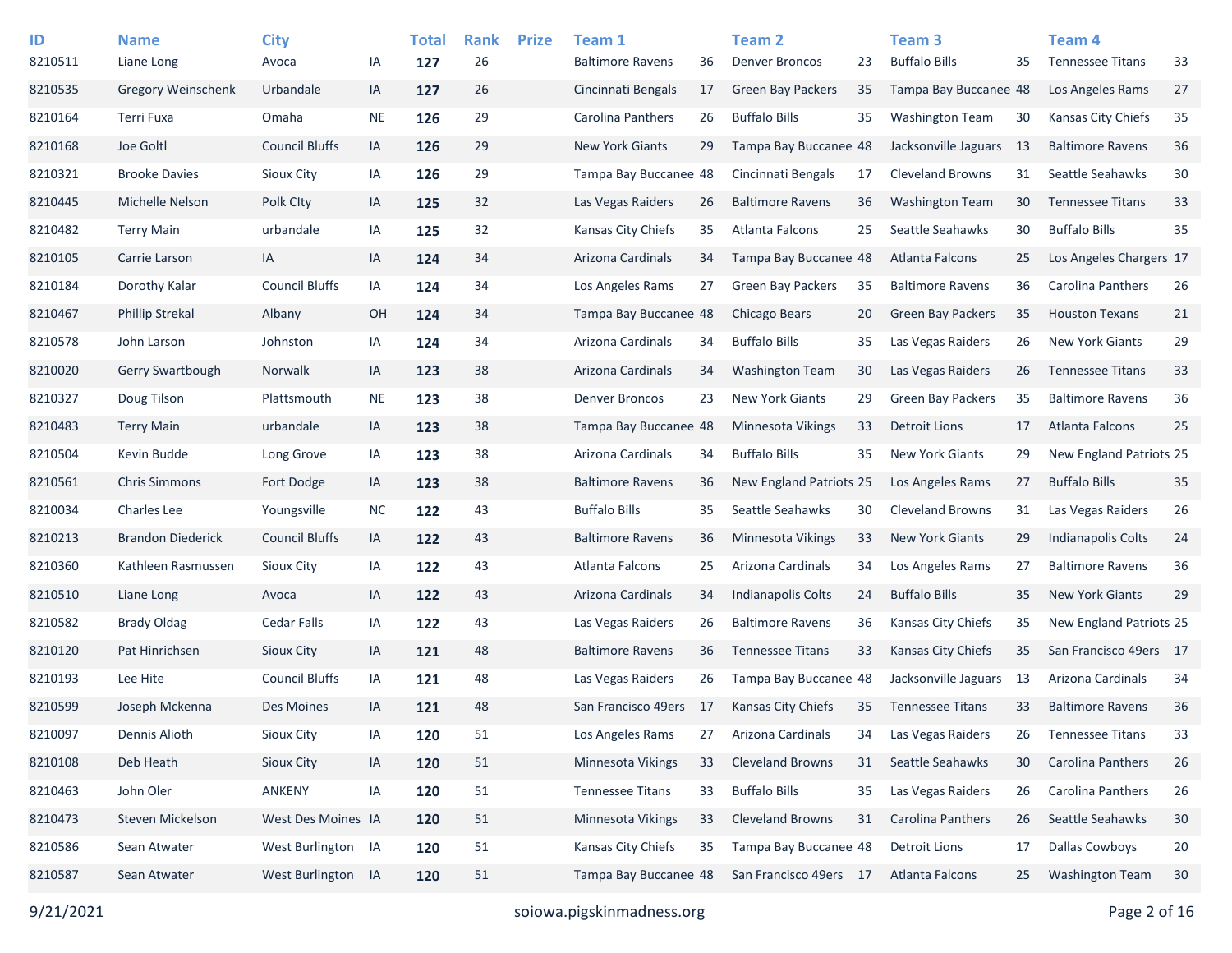| ID      | <b>Name</b>              | <b>City</b>           |           | <b>Total</b> | <b>Rank</b> | <b>Prize</b> | Team 1                    |    | <b>Team 2</b>              |    | <b>Team 3</b>            |     | Team 4                    |    |
|---------|--------------------------|-----------------------|-----------|--------------|-------------|--------------|---------------------------|----|----------------------------|----|--------------------------|-----|---------------------------|----|
| 8210596 | Mary Fitch               | Ames                  | ΙA        | 119          | 57          |              | Green Bay Packers         | 35 | <b>New York Giants</b>     | 29 | Indianapolis Colts       | 24  | <b>Cleveland Browns</b>   | 31 |
| 8210423 | Royal McClannahan        | Modale                | IA        | 118          | 58          |              | Philadelphia Eagles       | 11 | Kansas City Chiefs         | 35 | Indianapolis Colts       | 24  | Tampa Bay Buccanee 48     |    |
| 8210497 | Chris Wahlert            | Peosta                | IA        | 118          | 58          |              | <b>Indianapolis Colts</b> | 24 | <b>Washington Team</b>     | 30 | <b>New York Giants</b>   | 29  | Kansas City Chiefs        | 35 |
| 8210500 | Jill Popham              | Denison               | IA        | 118          | 58          |              | <b>Tennessee Titans</b>   | 33 | <b>Buffalo Bills</b>       | 35 | Chicago Bears            | 20  | Seattle Seahawks          | 30 |
| 8210572 | <b>Scott Moore</b>       | Missouri Valley       | IA        | 118          | 58          |              | Chicago Bears             | 20 | <b>Tennessee Titans</b>    | 33 | San Francisco 49ers      | -17 | Tampa Bay Buccanee 48     |    |
| 8210022 | <b>Rick Spurr</b>        | Atlantic              | IA        | 117          | 62          |              | Green Bay Packers         | 35 | Las Vegas Raiders          | 26 | <b>Washington Team</b>   | 30  | Carolina Panthers         | 26 |
| 8210422 | Royal McClannahan        | Modale                | IA        | 117          | 62          |              | <b>Cleveland Browns</b>   | 31 | <b>Pittsburgh Steelers</b> | 17 | Tampa Bay Buccanee 48    |     | <b>Houston Texans</b>     | 21 |
| 8210553 | <b>Matthew Lundquist</b> | Clive                 | IA        | 117          | 62          |              | Indianapolis Colts        | 24 | <b>Green Bay Packers</b>   | 35 | Los Angeles Rams         | 27  | <b>Cleveland Browns</b>   | 31 |
| 8210036 | <b>Charles Lee</b>       | Youngsville           | <b>NC</b> | 116          | 65          |              | <b>Tennessee Titans</b>   | 33 | <b>Dallas Cowboys</b>      | 20 | Minnesota Vikings        | 33  | <b>Washington Team</b>    | 30 |
| 8210078 | Melissa Cruise           | Ames                  | IA        | 116          | 65          |              | <b>Buffalo Bills</b>      | 35 | <b>Pittsburgh Steelers</b> | 17 | Arizona Cardinals        | 34  | <b>Washington Team</b>    | 30 |
| 8210135 | Sharane Brown            | Des Moines            | IA        | 116          | 65          |              | <b>Green Bay Packers</b>  | 35 | Los Angeles Chargers 17    |    | <b>Tennessee Titans</b>  | 33  | <b>Cleveland Browns</b>   | 31 |
| 8210147 | Melinda Goltl            | <b>Council Bluffs</b> | IA        | 116          | 65          |              | Kansas City Chiefs        | 35 | Detroit Lions              | 17 | <b>Cleveland Browns</b>  | 31  | <b>Minnesota Vikings</b>  | 33 |
| 8210224 | James Grimes             | Altoona               | ΙA        | 116          | 65          |              | Tampa Bay Buccanee 48     |    | New England Patriots 25    |    | Carolina Panthers        | 26  | San Francisco 49ers 17    |    |
| 8210329 | Clatyon Fierstad         | Lytton                | IA        | 116          | 65          |              | Arizona Cardinals         | 34 | <b>Washington Team</b>     | 30 | San Francisco 49ers      | 17  | <b>Green Bay Packers</b>  | 35 |
| 8210457 | Janett Barrett           | <b>Rockwell City</b>  | ΙA        | 116          | 65          |              | Dallas Cowboys            | 20 | <b>Green Bay Packers</b>   | 35 | Los Angeles Rams         | 27  | Arizona Cardinals         | 34 |
| 8210490 | <b>Bob Shoultz</b>       | Sioux City            | IA        | 116          | 65          |              | Atlanta Falcons           | 25 | <b>Buffalo Bills</b>       | 35 | New England Patriots 25  |     | <b>Cleveland Browns</b>   | 31 |
| 8210506 | Carley Fransworth        | Des Moines            | IA        | 116          | 65          |              | Los Angeles Rams          | 27 | <b>Baltimore Ravens</b>    | 36 | <b>Minnesota Vikings</b> | 33  | <b>Dallas Cowboys</b>     | 20 |
| 8210594 | <b>Richard Fitch</b>     | Ames                  | IA        | 116          | 65          |              | <b>Buffalo Bills</b>      | 35 | <b>Denver Broncos</b>      | 23 | <b>Tennessee Titans</b>  | 33  | New England Patriots 25   |    |
| 8210598 | Anthony Robinson         | Kansas City           | <b>MO</b> | 116          | 65          |              | Tampa Bay Buccanee 48     |    | <b>Buffalo Bills</b>       | 35 | New York Jets            | 6   | Los Angeles Rams          | 27 |
| 8210004 | <b>Charlie Sovich</b>    | West Des Moines IA    |           | 115          | 76          |              | Cincinnati Bengals        | 17 | Kansas City Chiefs         | 35 | <b>Baltimore Ravens</b>  | 36  | Los Angeles Rams          | 27 |
| 8210176 | <b>Steve Andrews</b>     | <b>Council Bluffs</b> | IA        | 115          | 76          |              | Kansas City Chiefs        | 35 | Seattle Seahawks           | 30 | Carolina Panthers        | 26  | <b>Indianapolis Colts</b> | 24 |
| 8210216 | Chad Meyers              | Pacific Jet           | IA        | 115          | 76          |              | Tampa Bay Buccanee 48     |    | <b>Buffalo Bills</b>       | 35 | Las Vegas Raiders        | 26  | New York Jets             | 6  |
| 8210302 | Marc Hein                | Sioux City            | ΙA        | 115          | 76          |              | Atlanta Falcons           | 25 | <b>Houston Texans</b>      | 21 | <b>Tennessee Titans</b>  | 33  | <b>Baltimore Ravens</b>   | 36 |
| 8210313 | Amy Carlson              | Sgt. Bluffs           | IA        | 115          | 76          |              | Tampa Bay Buccanee 48     |    | Seattle Seahawks           | 30 | Chicago Bears            | 20  | Cincinnati Bengals        | 17 |
| 8210487 | Ashley Jackson           | <b>Webster City</b>   | ΙA        | 115          | 76          |              | <b>Houston Texans</b>     | 21 | <b>Washington Team</b>     | 30 | <b>Tennessee Titans</b>  | 33  | <b>Cleveland Browns</b>   | 31 |
| 8210607 | <b>Terry Ragaller</b>    | Sergeant Bluff        | IA        | 115          | 76          |              | <b>Tennessee Titans</b>   | 33 | <b>Washington Team</b>     | 30 | <b>Green Bay Packers</b> | 35  | Cincinnati Bengals        | 17 |
| 8210073 | George Wang              | Ames                  | IA        | 114          | 83          |              | Green Bay Packers         | 35 | Carolina Panthers          | 26 | Los Angeles Rams         | 27  | Las Vegas Raiders         | 26 |
| 8210089 | <b>Barb Randolph</b>     | Gilbert               | IA        | 114          | 83          |              | San Francisco 49ers       | 17 | <b>Green Bay Packers</b>   | 35 | <b>Buffalo Bills</b>     | 35  | Los Angeles Rams          | 27 |
| 8210144 | Kyle Brown               | Des Moines            | IA        | 114          | 83          |              | Carolina Panthers         | 26 | Seattle Seahawks           | 30 | New England Patriots 25  |     | <b>Minnesota Vikings</b>  | 33 |
| 8210161 | John Seaman              | Omaha                 | <b>NE</b> | 114          | 83          |              | Chicago Bears             | 20 | Minnesota Vikings          | 33 | <b>Buffalo Bills</b>     | 35  | Las Vegas Raiders         | 26 |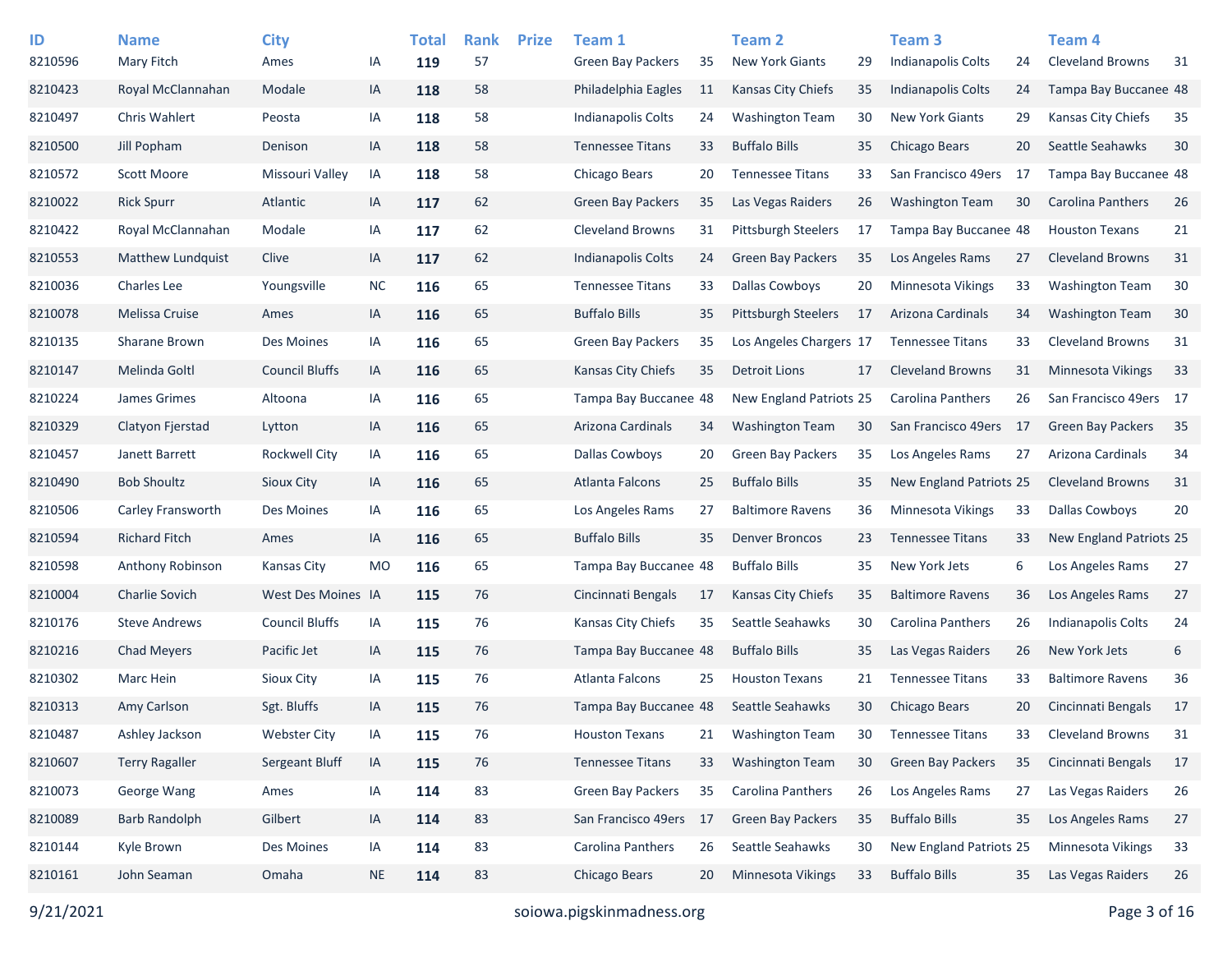| ID<br>8210231 | <b>Name</b><br><b>Bob Burnett</b> | <b>City</b><br>Norwalk | ΙA        | <b>Total</b><br>114 | <b>Rank</b><br>83 | <b>Prize</b> | Team 1<br><b>Washington Team</b> | 30 | Team <sub>2</sub><br><b>Dallas Cowboys</b> | 20 | Team <sub>3</sub><br><b>Green Bay Packers</b> | 35 | Team <sub>4</sub><br><b>New York Giants</b> | 29 |
|---------------|-----------------------------------|------------------------|-----------|---------------------|-------------------|--------------|----------------------------------|----|--------------------------------------------|----|-----------------------------------------------|----|---------------------------------------------|----|
| 8210425       | Royal McClannahan                 | Modale                 | IA        | 114                 | 83                |              | <b>Dallas Cowboys</b>            | 20 | <b>Green Bay Packers</b>                   | 35 | Kansas City Chiefs                            | 35 | <b>Indianapolis Colts</b>                   | 24 |
| 8210552       | Matthew Lundquist                 | Clive                  | IA        | 114                 | 83                |              | Tampa Bay Buccanee 48            |    | Los Angeles Rams                           | 27 | Las Vegas Raiders                             | 26 | Jacksonville Jaguars 13                     |    |
| 8210570       | Jean Wulf                         | Davenport              | IA        | 114                 | 83                |              | Carolina Panthers                | 26 | <b>Washington Team</b>                     | 30 | <b>Minnesota Vikings</b>                      | 33 | New England Patriots 25                     |    |
| 8210039       | <b>Fletcher Spurr</b>             | Norwalk                | IA        | 113                 | 91                |              | <b>Cleveland Browns</b>          | 31 | <b>Houston Texans</b>                      | 21 | Atlanta Falcons                               | 25 | <b>Baltimore Ravens</b>                     | 36 |
| 8210072       | <b>Steve Bock</b>                 | Ames                   | IA        | 113                 | 91                |              | <b>New York Giants</b>           | 29 | Carolina Panthers                          | 26 | <b>Tennessee Titans</b>                       | 33 | New England Patriots 25                     |    |
| 8210150       | Dennis Dudzik                     | Omaha                  | <b>NE</b> | 113                 | 91                |              | Atlanta Falcons                  | 25 | <b>Minnesota Vikings</b>                   | 33 | Chicago Bears                                 | 20 | <b>Buffalo Bills</b>                        | 35 |
| 8210166       | Max Goltl                         | <b>Council Bluffs</b>  | IA        | 113                 | 91                |              | Jacksonville Jaguars             | 13 | <b>Cleveland Browns</b>                    | 31 | <b>Green Bay Packers</b>                      | 35 | Arizona Cardinals                           | 34 |
| 8210315       | Jodi Kerr                         | Sioux City             | IA        | 113                 | 91                |              | Las Vegas Raiders                | 26 | Los Angeles Chargers 17                    |    | Kansas City Chiefs                            | 35 | <b>Buffalo Bills</b>                        | 35 |
| 8210469       | <b>Phillip Strekal</b>            | Albany                 | OH        | 113                 | 91                |              | Las Vegas Raiders                | 26 | Atlanta Falcons                            | 25 | <b>Carolina Panthers</b>                      | 26 | <b>Baltimore Ravens</b>                     | 36 |
| 8210098       | Shannon Larson                    | <b>Sioux City</b>      | IA        | 112                 | 97                |              | Minnesota Vikings                | 33 | <b>Indianapolis Colts</b>                  | 24 | <b>Green Bay Packers</b>                      | 35 | Chicago Bears                               | 20 |
| 8210183       | <b>Ksthy LeMaster</b>             | <b>Council Bluffs</b>  | IA        | 112                 | 97                |              | Arizona Cardinals                | 34 | Cincinnati Bengals                         | 17 | Tampa Bay Buccanee 48                         |    | Jacksonville Jaguars 13                     |    |
| 8210264       | Chelsea Dexter                    | West Des Moines IA     |           | 112                 | 97                |              | Kansas City Chiefs               | 35 | <b>Houston Texans</b>                      | 21 | Carolina Panthers                             | 26 | Seattle Seahawks                            | 30 |
| 8210439       | <b>Thomas Berger</b>              | Epworth                | IA        | 112                 | 97                |              | <b>Kansas City Chiefs</b>        | 35 | Cincinnati Bengals                         | 17 | <b>Tennessee Titans</b>                       | 33 | Los Angeles Rams                            | 27 |
| 8210557       | <b>Austin Myers</b>               | Adel                   | IA        | 112                 | 97                |              | Cincinnati Bengals               | 17 | Los Angeles Rams                           | 27 | Minnesota Vikings                             | 33 | <b>Green Bay Packers</b>                    | 35 |
| 8210133       | Norm Coates                       | Moultonborough         | <b>NH</b> | 111                 | 102               |              | <b>Denver Broncos</b>            | 23 | Los Angeles Rams                           | 27 | New England Patriots 25                       |    | <b>Baltimore Ravens</b>                     | 36 |
| 8210172       | Jeremy Wood                       | <b>Council Bluffs</b>  | IA        | 111                 | 102               |              | <b>Tennessee Titans</b>          | 33 | <b>Washington Team</b>                     | 30 | <b>Cleveland Browns</b>                       | 31 | San Francisco 49ers 17                      |    |
| 8210290       | Julie Kline                       | <b>Boone</b>           | IA        | 111                 | 102               |              | <b>Washington Team</b>           | 30 | <b>Cleveland Browns</b>                    | 31 | Cincinnati Bengals                            | 17 | <b>Minnesota Vikings</b>                    | 33 |
| 8210311       | John Sanders Jr                   | Lawton                 | IA        | 111                 | 102               |              | <b>Green Bay Packers</b>         | 35 | <b>Pittsburgh Steelers</b>                 | 17 | Arizona Cardinals                             | 34 | Atlanta Falcons                             | 25 |
| 8210429       | Timothy Lynch                     | <b>JOHNSTON</b>        | IA        | 111                 | 102               |              | <b>Green Bay Packers</b>         | 35 | Detroit Lions                              | 17 | <b>Washington Team</b>                        | 30 | <b>New York Giants</b>                      | 29 |
| 8210475       | Marcus Barkema                    | Goodell                | IA        | 111                 | 102               |              | Carolina Panthers                | 26 | Green Bay Packers                          | 35 | <b>Pittsburgh Steelers</b>                    | 17 | Minnesota Vikings                           | 33 |
| 8210499       | <b>Taylor Parish</b>              | <b>Saint Charles</b>   | IA        | 111                 | 102               |              | <b>Denver Broncos</b>            | 23 | Las Vegas Raiders                          | 26 | <b>New York Giants</b>                        | 29 | <b>Tennessee Titans</b>                     | 33 |
| 8210597       | <b>Nick Fitch</b>                 | Ames                   | IA        | 111                 | 102               |              | Las Vegas Raiders                | 26 | Chicago Bears                              | 20 | Seattle Seahawks                              | 30 | <b>Buffalo Bills</b>                        | 35 |
| 8210603       | Lynn Snyder                       | Coralville             | IA        | 111                 | 102               |              | Green Bay Packers                | 35 | <b>Carolina Panthers</b>                   | 26 | Pittsburgh Steelers                           | 17 | <b>Tennessee Titans</b>                     | 33 |
| 8210111       | Anthony Fitch                     | Sioux City             | IA        | 110                 | 111               |              | New York Giants                  | 29 | Atlanta Falcons                            | 25 | Chicago Bears                                 | 20 | <b>Baltimore Ravens</b>                     | 36 |
| 8210437       | Joseph Rose                       | LOHRVILLE              | IA        | 110                 | 111               |              | Los Angeles Rams                 | 27 | <b>Buffalo Bills</b>                       | 35 | Cincinnati Bengals                            | 17 | <b>Cleveland Browns</b>                     | 31 |
| 8210502       | Cher Towey                        | Waukee                 | IA        | 110                 | 111               |              | Dallas Cowboys                   | 20 | <b>New York Giants</b>                     | 29 | Arizona Cardinals                             | 34 | Los Angeles Rams                            | 27 |
| 8210536       | Rusti Wood                        | Indianola              | IA        | 110                 | 111               |              | New York Giants                  | 29 | <b>Tennessee Titans</b>                    | 33 | <b>Denver Broncos</b>                         | 23 | New England Patriots 25                     |    |
| 8210011       | Tom Woods                         | Urbandale              | IA        | 109                 | 115               |              | Cincinnati Bengals               | 17 | Minnesota Vikings                          | 33 | Arizona Cardinals                             | 34 | Atlanta Falcons                             | 25 |
| 8210157       | <b>Steve Goltl</b>                | Omaha                  | <b>NE</b> | 109                 | 115               |              | Jacksonville Jaguars 13          |    | <b>Cleveland Browns</b>                    | 31 | Cincinnati Bengals                            | 17 | Tampa Bay Buccanee 48                       |    |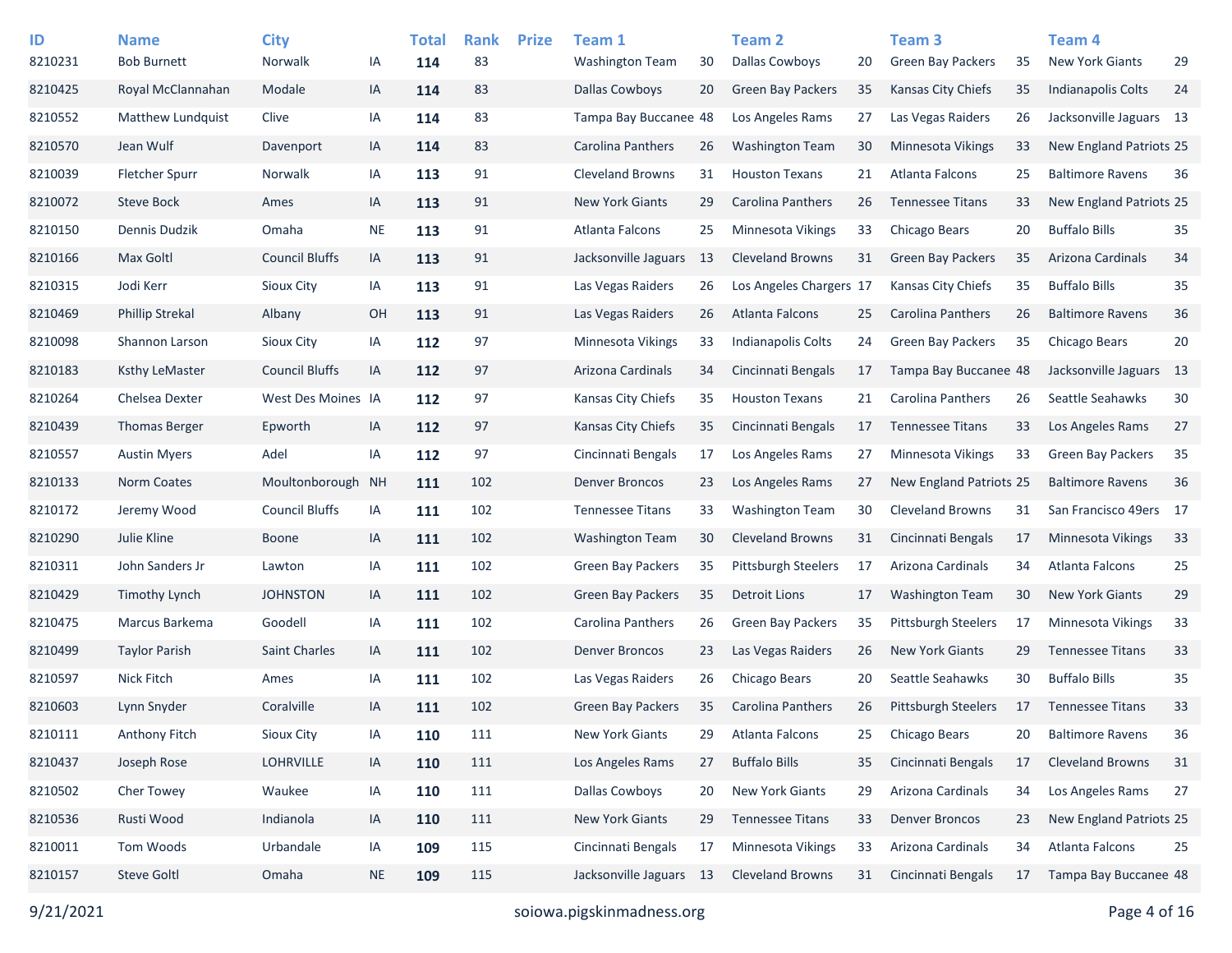| ID      | <b>Name</b>             | <b>City</b>           |               | <b>Total</b> | <b>Rank</b> | <b>Prize</b> | Team 1                   |    | Team 2                    |    | Team <sub>3</sub>        |    | <b>Team 4</b>              |                |
|---------|-------------------------|-----------------------|---------------|--------------|-------------|--------------|--------------------------|----|---------------------------|----|--------------------------|----|----------------------------|----------------|
| 8210194 | Jarrod Poore            | Underwood             | ΙA            | 109          | 115         |              | <b>Tennessee Titans</b>  | 33 | Chicago Bears             | 20 | <b>Carolina Panthers</b> | 26 | Seattle Seahawks           | 30             |
| 8210300 | David Peterson          | Ames                  | IA            | 109          | 115         |              | Arizona Cardinals        | 34 | Cincinnati Bengals        | 17 | Minnesota Vikings        | 33 | New England Patriots 25    |                |
| 8210326 | Debi Tilson             | Plattsmouth           | NE            | 109          | 115         |              | <b>Minnesota Vikings</b> | 33 | <b>New York Giants</b>    | 29 | <b>Carolina Panthers</b> | 26 | <b>Houston Texans</b>      | 21             |
| 8210335 | Judi Eyles              | Ames                  | IA            | 109          | 115         |              | <b>Houston Texans</b>    | 21 | Minnesota Vikings         | 33 | <b>Washington Team</b>   | 30 | Atlanta Falcons            | 25             |
| 8210346 | Ron Pingel              | Spencer               | IA            | 109          | 115         |              | <b>Detroit Lions</b>     | 17 | Tampa Bay Buccanee 48     |    | Cincinnati Bengals       | 17 | Los Angeles Rams           | 27             |
| 8210349 | <b>Becky Scherbring</b> | Ankeny                | IA            | 109          | 115         |              | Indianapolis Colts       | 24 | <b>Baltimore Ravens</b>   | 36 | <b>New York Giants</b>   | 29 | <b>Chicago Bears</b>       | 20             |
| 8210448 | <b>Bruce Barnett</b>    | Waterloo              | IA            | 109          | 115         |              | <b>Baltimore Ravens</b>  | 36 | Carolina Panthers         | 26 | Los Angeles Chargers 17  |    | Seattle Seahawks           | 30             |
| 8210540 | Joe Uran                | Soiux City            | IA            | 109          | 115         |              | Chicago Bears            | 20 | New York Jets             | 6  | <b>Green Bay Packers</b> | 35 | Tampa Bay Buccanee 48      |                |
| 8210563 | Sheri Partington        | Elkhart               | IA            | 109          | 115         |              | Arizona Cardinals        | 34 | Cincinnati Bengals        | 17 | New England Patriots 25  |    | <b>Minnesota Vikings</b>   | 33             |
| 8210117 | Rheanne Hoffman         | Sioux City            | IA            | 108          | 126         |              | Tampa Bay Buccanee 48    |    | Los Angeles Chargers 17   |    | <b>Baltimore Ravens</b>  | 36 | New Orleans Saints         | $\overline{7}$ |
| 8210127 | Joel Lagunas            | <b>Grand Prairie</b>  | TX            | 108          | 126         |              | Arizona Cardinals        | 34 | Denver Broncos            | 23 | Las Vegas Raiders        | 26 | Atlanta Falcons            | 25             |
| 8210212 | <b>Bret Burns</b>       | Omaha                 | <b>NE</b>     | 108          | 126         |              | <b>Minnesota Vikings</b> | 33 | <b>Indianapolis Colts</b> | 24 | <b>Houston Texans</b>    | 21 | Seattle Seahawks           | 30             |
| 8210263 | Chris Morgan            | West Des Moines IA    |               | 108          | 126         |              | Philadelphia Eagles      | 11 | Tampa Bay Buccanee 48     |    | <b>Carolina Panthers</b> | 26 | <b>Denver Broncos</b>      | 23             |
| 8210269 | Jody Hayes              | West Des Moines IA    |               | 108          | 126         |              | <b>Dallas Cowboys</b>    | 20 | <b>Cleveland Browns</b>   | 31 | <b>Tennessee Titans</b>  | 33 | <b>Indianapolis Colts</b>  | 24             |
| 8210289 | <b>Mark Miller</b>      | Ames                  | IA            | 108          | 126         |              | Chicago Bears            | 20 | Las Vegas Raiders         | 26 | Los Angeles Rams         | 27 | Kansas City Chiefs         | 35             |
| 8210414 | <b>Thomas Wardlow</b>   | Waverly               | IA            | 108          | 126         |              | New England Patriots 25  |    | <b>Miami Dolphins</b>     | 0  | <b>Green Bay Packers</b> | 35 | Tampa Bay Buccanee 48      |                |
| 8210434 | Benjmin Lacey           | Ankeny                | IA            | 108          | 126         |              | <b>Cleveland Browns</b>  | 31 | <b>Indianapolis Colts</b> | 24 | Cincinnati Bengals       | 17 | <b>Baltimore Ravens</b>    | 36             |
| 8210466 | <b>Phillip Strekal</b>  | Albany                | OH            | 108          | 126         |              | <b>Baltimore Ravens</b>  | 36 | Carolina Panthers         | 26 | Minnesota Vikings        | 33 | Jacksonville Jaguars 13    |                |
| 8210480 | Robert Reed III         | Davenport             | IA            | 108          | 126         |              | Arizona Cardinals        | 34 | New England Patriots 25   |    | Atlanta Falcons          | 25 | <b>Indianapolis Colts</b>  | 24             |
| 8210529 | Catherine Luchte        | Colorado Springs      | <sub>co</sub> | 108          | 126         |              | Minnesota Vikings        | 33 | Detroit Lions             | 17 | <b>Atlanta Falcons</b>   | 25 | <b>Tennessee Titans</b>    | 33             |
| 8210541 | Raymond Strekal         | <b>PERRY</b>          | IA            | 108          | 126         |              | <b>Dallas Cowboys</b>    | 20 | <b>Houston Texans</b>     | 21 | <b>Baltimore Ravens</b>  | 36 | <b>Cleveland Browns</b>    | 31             |
| 8210547 | Christopher Fisher      | <b>Des Moines</b>     | IA            | 108          | 126         |              | Los Angeles Rams         | 27 | Cincinnati Bengals        | 17 | <b>New York Giants</b>   | 29 | <b>Green Bay Packers</b>   | 35             |
| 8210579 | <b>Barb Uran</b>        | Sioux City            | IA            | 108          | 126         |              | Carolina Panthers        | 26 | Kansas City Chiefs        | 35 | Seattle Seahawks         | 30 | <b>Pittsburgh Steelers</b> | - 17           |
| 8210600 | Maureen Rozen           | Robins                | IA            | 108          | 126         |              | <b>Baltimore Ravens</b>  | 36 | <b>Dallas Cowboys</b>     | 20 | <b>Detroit Lions</b>     | 17 | <b>Kansas City Chiefs</b>  | 35             |
| 8210009 | Steve Furtwangler       | Clive                 | IA            | 107          | 141         |              | Cincinnati Bengals       | 17 | <b>Baltimore Ravens</b>   | 36 | <b>Houston Texans</b>    | 21 | <b>Tennessee Titans</b>    | 33             |
| 8210219 | Chrissy Hite            | <b>Council Bluffs</b> | IA            | 107          | 141         |              | <b>Buffalo Bills</b>     | 35 | Kansas City Chiefs        | 35 | Los Angeles Chargers 17  |    | <b>Dallas Cowboys</b>      | 20             |
| 8210304 | John Nelsen             | Lawton                | IA            | 107          | 141         |              | <b>Buffalo Bills</b>     | 35 | <b>Houston Texans</b>     | 21 | Arizona Cardinals        | 34 | <b>Detroit Lions</b>       | 17             |
| 8210452 | James Strekal           | Lowgap                | <b>NC</b>     | 107          | 141         |              | Seattle Seahawks         | 30 | <b>Cleveland Browns</b>   | 31 | Cincinnati Bengals       | 17 | <b>New York Giants</b>     | 29             |
| 8210472 | Jeffery Jones           | Cedar Falls           | IA            | 107          | 141         |              | <b>Buffalo Bills</b>     | 35 | <b>Houston Texans</b>     | 21 | Los Angeles Rams         | 27 | Indianapolis Colts         | 24             |
| 8210516 | Jeri Lyn Bares          | Oskaloosa             | IA            | 107          | 141         |              | Philadelphia Eagles      | 11 | <b>Baltimore Ravens</b>   | 36 | <b>Green Bay Packers</b> | 35 | New England Patriots 25    |                |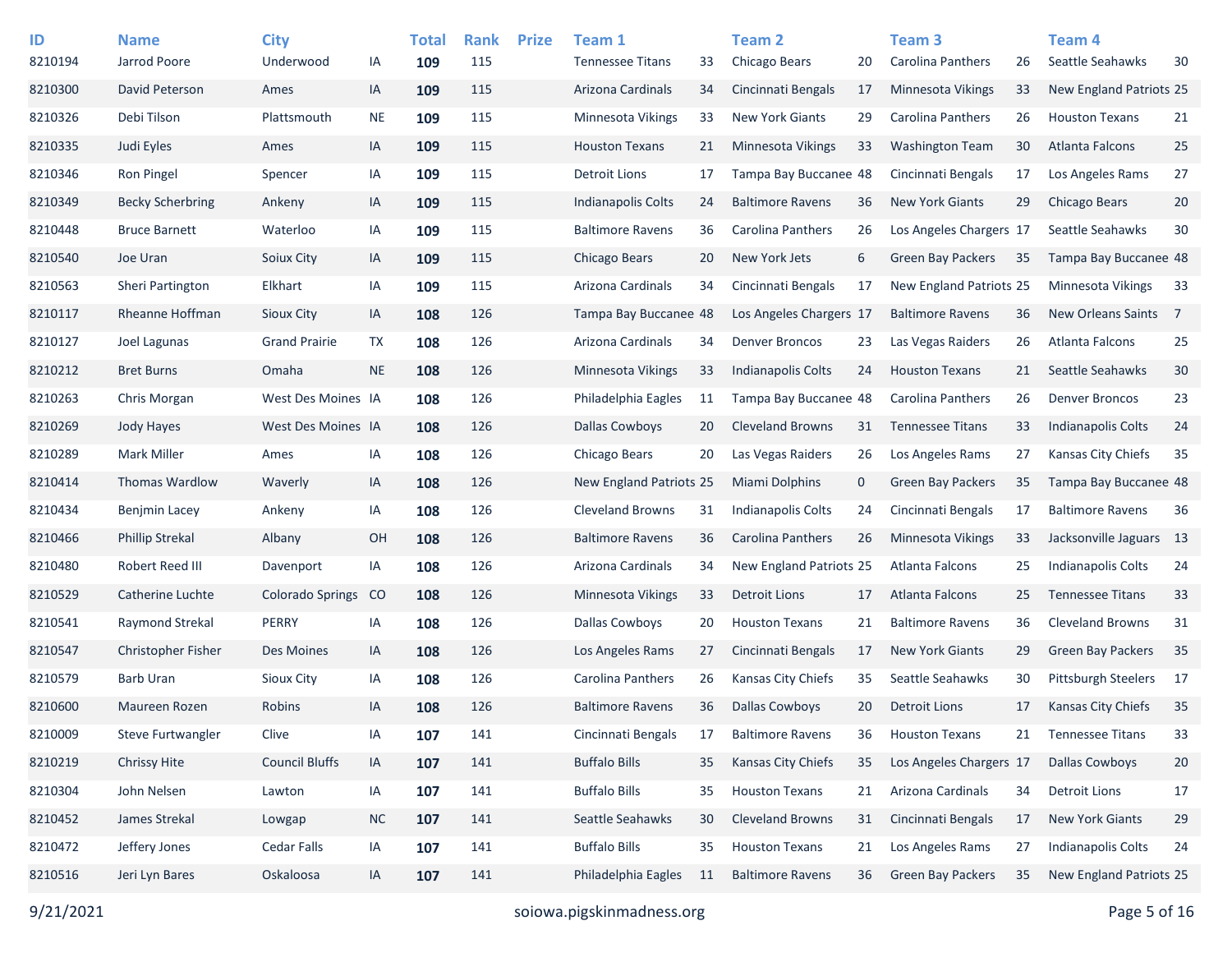| ID<br>8210525 | <b>Name</b><br>Randall Leventhal | <b>City</b><br>Waukee | IA | <b>Total</b><br>107 | <b>Rank</b><br>141 | <b>Prize</b> | Team 1<br><b>Denver Broncos</b> | 23 | Team 2<br><b>Houston Texans</b> | 21 | Team <sub>3</sub><br>Los Angeles Rams | 27  | Team <sub>4</sub><br><b>Baltimore Ravens</b> | 36   |
|---------------|----------------------------------|-----------------------|----|---------------------|--------------------|--------------|---------------------------------|----|---------------------------------|----|---------------------------------------|-----|----------------------------------------------|------|
| 8210584       | <b>Brady Oldag</b>               | Cedar Falls           | IA | 107                 | 141                |              | Los Angeles Chargers 17         |    | <b>Washington Team</b>          | 30 | Las Vegas Raiders                     | 26  | Arizona Cardinals                            | 34   |
| 8210590       | Paula Bakey                      | Coralville            | IA | 107                 | 141                |              | <b>Green Bay Packers</b>        | 35 | Detroit Lions                   | 17 | <b>Cleveland Browns</b>               | 31  | <b>Indianapolis Colts</b>                    | 24   |
| 8210109       | Molly Burnside                   | Sioux City            | IA | 106                 | 150                |              | <b>Houston Texans</b>           | 21 | <b>Green Bay Packers</b>        | 35 | Atlanta Falcons                       | 25  | New England Patriots 25                      |      |
| 8210137       | Roger Brown                      | Des Moines            | IA | 106                 | 150                |              | <b>Detroit Lions</b>            | 17 | <b>Tennessee Titans</b>         | 33 | Atlanta Falcons                       | 25  | <b>Cleveland Browns</b>                      | 31   |
| 8210413       | Rhonda Ellis                     | Lederach              | PA | 106                 | 150                |              | Arizona Cardinals               | 34 | Las Vegas Raiders               | 26 | Carolina Panthers                     | 26  | <b>Dallas Cowboys</b>                        | 20   |
| 8210421       | Royal McClannahan                | Modale                | IA | 106                 | 150                |              | <b>Tennessee Titans</b>         | 33 | Kansas City Chiefs              | 35 | <b>Houston Texans</b>                 | 21  | Los Angeles Chargers 17                      |      |
| 8210476       | Marcus Barkema                   | Goodell               | IA | 106                 | 150                |              | Chicago Bears                   | 20 | <b>Houston Texans</b>           | 21 | Tampa Bay Buccanee 48                 |     | <b>Detroit Lions</b>                         | 17   |
| 8210479       | Alyssa Jensen                    | Grimes                | IA | 106                 | 150                |              | Arizona Cardinals               | 34 | <b>Buffalo Bills</b>            | 35 | Cincinnati Bengals                    | 17  | <b>Dallas Cowboys</b>                        | 20   |
| 8210496       | Chris Wahlert                    | Peosta                | IA | 106                 | 150                |              | New England Patriots 25         |    | <b>Washington Team</b>          | 30 | <b>Dallas Cowboys</b>                 | 20  | <b>Cleveland Browns</b>                      | 31   |
| 8210569       | Jean Wulf                        | Davenport             | IA | 106                 | 150                |              | <b>Houston Texans</b>           | 21 | Chicago Bears                   | 20 | <b>Buffalo Bills</b>                  | 35  | Seattle Seahawks                             | 30   |
| 8210103       | Matt Ard                         | Sioux City            | IA | 105                 | 158                |              | <b>Dallas Cowboys</b>           | 20 | <b>New York Giants</b>          | 29 | <b>Baltimore Ravens</b>               | 36  | <b>Chicago Bears</b>                         | 20   |
| 8210169       | Ken Goltl                        | <b>Council Bluffs</b> | IA | 105                 | 158                |              | <b>Denver Broncos</b>           | 23 | <b>Buffalo Bills</b>            | 35 | <b>Dallas Cowboys</b>                 | 20  | Los Angeles Rams                             | 27   |
| 8210273       | <b>Adam Suter</b>                | Ankeny                | IA | 105                 | 158                |              | <b>Tennessee Titans</b>         | 33 | <b>New England Patriots 25</b>  |    | Philadelphia Eagles                   | 11  | <b>Baltimore Ravens</b>                      | 36   |
| 8210468       | <b>Phillip Strekal</b>           | Albany                | OH | 105                 | 158                |              | Cincinnati Bengals              | 17 | Minnesota Vikings               | 33 | <b>New Orleans Saints</b>             | -7  | Tampa Bay Buccanee 48                        |      |
| 8210532       | Catherine Luchte                 | Colorado Springs      | CO | 105                 | 158                |              | Atlanta Falcons                 | 25 | Los Angeles Rams                | 27 | <b>Baltimore Ravens</b>               | 36  | <b>Pittsburgh Steelers</b>                   | - 17 |
| 8210007       | <b>Floyd Constant</b>            | West Des Moines IA    |    | 104                 | 163                |              | <b>New England Patriots 25</b>  |    | San Francisco 49ers             | 17 | Kansas City Chiefs                    | 35  | Los Angeles Rams                             | 27   |
| 8210010       | Jim Volker                       | West Des Moines IA    |    | 104                 | 163                |              | <b>Dallas Cowboys</b>           | 20 | <b>Buffalo Bills</b>            | 35 | Chicago Bears                         | 20  | <b>New York Giants</b>                       | 29   |
| 8210076       | Morgan Henry                     | Des Moines            | IA | 104                 | 163                |              | Arizona Cardinals               | 34 | <b>Baltimore Ravens</b>         | 36 | San Francisco 49ers                   | -17 | <b>Pittsburgh Steelers</b>                   | 17   |
| 8210173       | lan Mass                         | <b>Council Bluffs</b> | IA |                     | 163                |              | Atlanta Falcons                 | 25 | Green Bay Packers               | 35 | Philadelphia Eagles                   | -11 | <b>Minnesota Vikings</b>                     | 33   |
| 8210258       | <b>Conner McCuen</b>             | West Des Moines IA    |    | 104                 | 163                |              | Carolina Panthers               | 26 | Detroit Lions                   | 17 | Seattle Seahawks                      | 30  | <b>Cleveland Browns</b>                      | 31   |
|               | Chris Scott                      |                       |    | 104                 | 163                |              | Atlanta Falcons                 |    | <b>Baltimore Ravens</b>         |    | <b>Denver Broncos</b>                 |     | <b>Chicago Bears</b>                         |      |
| 8210266       |                                  | West Des Moines IA    |    | 104                 |                    |              |                                 | 25 |                                 | 36 |                                       | 23  |                                              | 20   |
| 8210268       | Jason Hatcher                    | West Des Moines IA    |    | 104                 | 163                |              | <b>Washington Team</b>          | 30 | <b>Pittsburgh Steelers</b>      | 17 | Indianapolis Colts                    | 24  | Minnesota Vikings                            | 33   |
| 8210531       | Catherine Luchte                 | Colorado Springs CO   |    | 104                 | 163                |              | Las Vegas Raiders               | 26 | <b>Kansas City Chiefs</b>       | 35 | <b>Carolina Panthers</b>              | 26  | <b>Pittsburgh Steelers</b>                   | - 17 |
| 8210577       | Darrell Conder                   | Des Moines            | IA | 104                 | 163                |              | <b>Baltimore Ravens</b>         | 36 | <b>Pittsburgh Steelers</b>      | 17 | Arizona Cardinals                     | 34  | Los Angeles Chargers 17                      |      |
| 8210079       | Deb Arneson                      | Ames                  | IA | 103                 | 172                |              | <b>Tennessee Titans</b>         | 33 | <b>Denver Broncos</b>           | 23 | Jacksonville Jaguars 13               |     | Arizona Cardinals                            | 34   |
| 8210191       | <b>Greg Casey</b>                | Treynor               | IA | 103                 | 172                |              | Green Bay Packers               | 35 | New England Patriots 25         |    | <b>Detroit Lions</b>                  | 17  | Carolina Panthers                            | 26   |
| 8210195       | Rocky Rothmock                   |                       |    | 103                 | 172                |              | San Francisco 49ers             | 17 | <b>Green Bay Packers</b>        | 35 | Chicago Bears                         | 20  | <b>Cleveland Browns</b>                      | 31   |
| 8210220       | Wendy Hite                       | <b>Council Bluffs</b> | IA | 103                 | 172                |              | Seattle Seahawks                | 30 | <b>Baltimore Ravens</b>         | 36 | <b>Dallas Cowboys</b>                 | 20  | San Francisco 49ers 17                       |      |
| 8210222       | James Grimes                     | Altoona               | IA | 103                 | 172                |              | <b>Dallas Cowboys</b>           | 20 | <b>Tennessee Titans</b>         | 33 | Minnesota Vikings                     | 33  | San Francisco 49ers 17                       |      |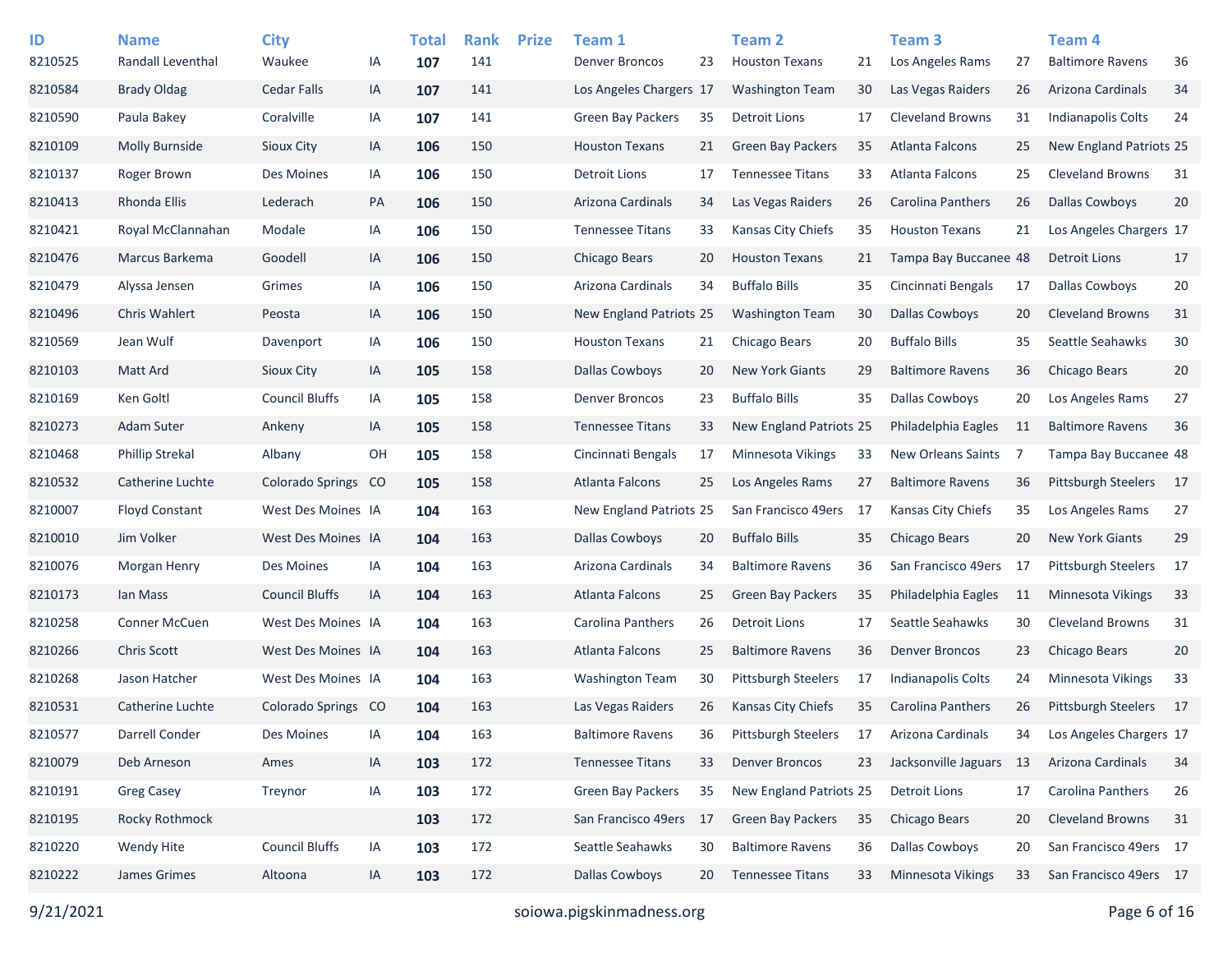| ID<br>8210319 | <b>Name</b><br>Jennifer Probasco | <b>City</b><br>Lawton | ΙA        | <b>Total</b><br>103 | <b>Rank</b><br>172 | <b>Prize</b> | Team 1<br>Atlanta Falcons | 25  | <b>Team 2</b><br><b>Tennessee Titans</b> | 33 | Team <sub>3</sub><br>Philadelphia Eagles | 11  | Team 4<br>Arizona Cardinals | 34              |
|---------------|----------------------------------|-----------------------|-----------|---------------------|--------------------|--------------|---------------------------|-----|------------------------------------------|----|------------------------------------------|-----|-----------------------------|-----------------|
| 8210350       | <b>Terry Knapp</b>               | Harlan                | IA        | 103                 | 172                |              | <b>Washington Team</b>    | 30  | Los Angeles Rams                         | 27 | <b>Green Bay Packers</b>                 | 35  | Philadelphia Eagles         | 11              |
| 8210503       | Jessica Goerge                   | Dubuque               | IA        | 103                 | 172                |              | <b>Buffalo Bills</b>      | 35  | Chicago Bears                            | 20 | Jacksonville Jaguars                     | -13 | Kansas City Chiefs          | 35              |
| 8210550       | Jolene Dixon                     | Moville               | IA        | 103                 | 172                |              | Kansas City Chiefs        | 35  | <b>Denver Broncos</b>                    | 23 | Philadelphia Eagles                      | 11  | Arizona Cardinals           | 34              |
| 8210005       | <b>Keith Sandvig</b>             | West Des Moines IA    |           | 102                 | 181                |              | <b>Denver Broncos</b>     | 23  | Atlanta Falcons                          | 25 | Indianapolis Colts                       | 24  | Seattle Seahawks            | 30              |
| 8210308       | James Cunningham                 | Sioux City            | IA        | 102                 | 181                |              | Kansas City Chiefs        | 35  | <b>Detroit Lions</b>                     | 17 | Cincinnati Bengals                       | 17  | <b>Tennessee Titans</b>     | 33              |
| 8210314       | <b>Eric Carlson</b>              | Sgt. Bluffs           | IA        | 102                 | 181                |              | Los Angeles Chargers 17   |     | Arizona Cardinals                        | 34 | <b>Cleveland Browns</b>                  | 31  | <b>Dallas Cowboys</b>       | 20              |
| 8210420       | Royal McClannahan                | Modale                | IA        | 102                 | 181                |              | San Francisco 49ers       | -17 | Cincinnati Bengals                       | 17 | <b>Buffalo Bills</b>                     | 35  | <b>Tennessee Titans</b>     | 33              |
| 8210462       | John Oler                        | <b>ANKENY</b>         | IA        | 102                 | 181                |              | <b>Houston Texans</b>     | 21  | Los Angeles Chargers 17                  |    | <b>Buffalo Bills</b>                     | 35  | <b>New York Giants</b>      | 29              |
| 8210554       | Lora Coffman                     | Des Moines            | IA        | 102                 | 181                |              | <b>Denver Broncos</b>     | 23  | Arizona Cardinals                        | 34 | Dallas Cowboys                           | 20  | New England Patriots 25     |                 |
| 8210558       | <b>Austin Myers</b>              | Adel                  | IA        | 102                 | 181                |              | Las Vegas Raiders         | 26  | <b>Pittsburgh Steelers</b>               | 17 | <b>New York Giants</b>                   | 29  | Seattle Seahawks            | 30              |
| 8210084       | Kurt Kruger                      | Ames                  | IA        | 101                 | 188                |              | Green Bay Packers         | 35  | Cincinnati Bengals                       | 17 | Las Vegas Raiders                        | 26  | <b>Denver Broncos</b>       | 23              |
| 8210146       | <b>Rich Bader</b>                | Omaha                 | <b>NE</b> | 101                 | 188                |              | Chicago Bears             | 20  | Las Vegas Raiders                        | 26 | <b>Indianapolis Colts</b>                | 24  | <b>Cleveland Browns</b>     | 31              |
| 8210218       | <b>Chris Hite</b>                | <b>Council Bluffs</b> | IA        | 101                 | 188                |              | Arizona Cardinals         | 34  | Carolina Panthers                        | 26 | <b>Houston Texans</b>                    | 21  | Chicago Bears               | 20              |
| 8210306       | <b>Andrew Dutler</b>             | <b>Sioux City</b>     | IA        | 101                 | 188                |              | <b>Green Bay Packers</b>  | 35  | Philadelphia Eagles                      | 11 | Las Vegas Raiders                        | 26  | <b>New York Giants</b>      | 29              |
| 8210464       | Deanne Schieltz                  | Peosta                | IA        | 101                 | 188                |              | Carolina Panthers         | 26  | Arizona Cardinals                        | 34 | Indianapolis Colts                       | 24  | Los Angeles Chargers 17     |                 |
| 8210514       | <b>Freddie Deeds</b>             | Williamsburg          | IA        | 101                 | 188                |              | Minnesota Vikings         | 33  | Arizona Cardinals                        | 34 | <b>Detroit Lions</b>                     | 17  | Los Angeles Chargers 17     |                 |
| 8210549       | Lisa Rusk                        | Colfax                | IA        | 101                 | 188                |              | Cincinnati Bengals        | 17  | Arizona Cardinals                        | 34 | <b>Washington Team</b>                   | 30  | <b>Dallas Cowboys</b>       | 20              |
| 8210575       | Colleen Boyle                    | Chestnut Hill         | MA        | 101                 | 188                |              | Dallas Cowboys            | 20  | <b>Houston Texans</b>                    | 21 | New England Patriots 25                  |     | <b>Buffalo Bills</b>        | 35              |
| 8210012       | Tom Temple                       | urbandale             | IA        | 100                 | 196                |              | <b>Dallas Cowboys</b>     | 20  | <b>Tennessee Titans</b>                  | 33 | Seattle Seahawks                         | 30  | Los Angeles Chargers 17     |                 |
| 8210261       | Jim Barrett                      | West Des Moines IA    |           | 100                 | 196                |              | Tampa Bay Buccanee 48     |     | Miami Dolphins                           | 0  | <b>Buffalo Bills</b>                     | 35  | <b>Detroit Lions</b>        | 17              |
| 8210267       | <b>Mason Mumm</b>                | West Des Moines IA    |           | 100                 | 196                |              | Seattle Seahawks          | 30  | Minnesota Vikings                        | 33 | <b>Carolina Panthers</b>                 | 26  | Philadelphia Eagles         | $\overline{11}$ |
| 8210493       | <b>Chris Wahlert</b>             | Peosta                | IA        | 100                 | 196                |              | <b>Washington Team</b>    | 30  | Minnesota Vikings                        | 33 | Chicago Bears                            | 20  | Los Angeles Chargers 17     |                 |
| 8210595       | Jenna Fitch                      | Gilbert               | IA        | 100                 | 196                |              | Cincinnati Bengals        | 17  | Chicago Bears                            | 20 | <b>Tennessee Titans</b>                  | 33  | Seattle Seahawks            | 30              |
| 8210048       | Jayson Spurr                     | Norwalk               | IA        | 99                  | 201                |              | <b>Denver Broncos</b>     | 23  | Seattle Seahawks                         | 30 | <b>New York Giants</b>                   | 29  | San Francisco 49ers 17      |                 |
| 8210180       | <b>Steve Goltl</b>               | Omaha                 | <b>NE</b> | 99                  | 201                |              | <b>Washington Team</b>    | 30  | Pittsburgh Steelers                      | 17 | Los Angeles Chargers 17                  |     | <b>Buffalo Bills</b>        | 35              |
| 8210237       | J. Jacquin                       | <b>Bondurant</b>      | IA        | 99                  | 201                |              | Carolina Panthers         | 26  | New England Patriots 25                  |    | Jacksonville Jaguars 13                  |     | Green Bay Packers           | 35              |
| 8210328       | Clatyon Fjerstad                 | Lytton                | IA        | 99                  | 201                |              | Arizona Cardinals         | 34  | Pittsburgh Steelers                      | 17 | <b>Denver Broncos</b>                    | 23  | New England Patriots 25     |                 |
| 8210431       | John Santone                     | Painesville           | OH        | 99                  | 201                |              | Los Angeles Rams          | 27  | <b>Cleveland Browns</b>                  | 31 | Philadelphia Eagles                      | 11  | Seattle Seahawks            | 30              |
| 8210564       | <b>Holly Pickett</b>             | Ankeny                | IA        | 99                  | 201                |              | New England Patriots 25   |     | Jacksonville Jaguars 13                  |    | <b>Washington Team</b>                   | 30  | <b>Cleveland Browns</b>     | 31              |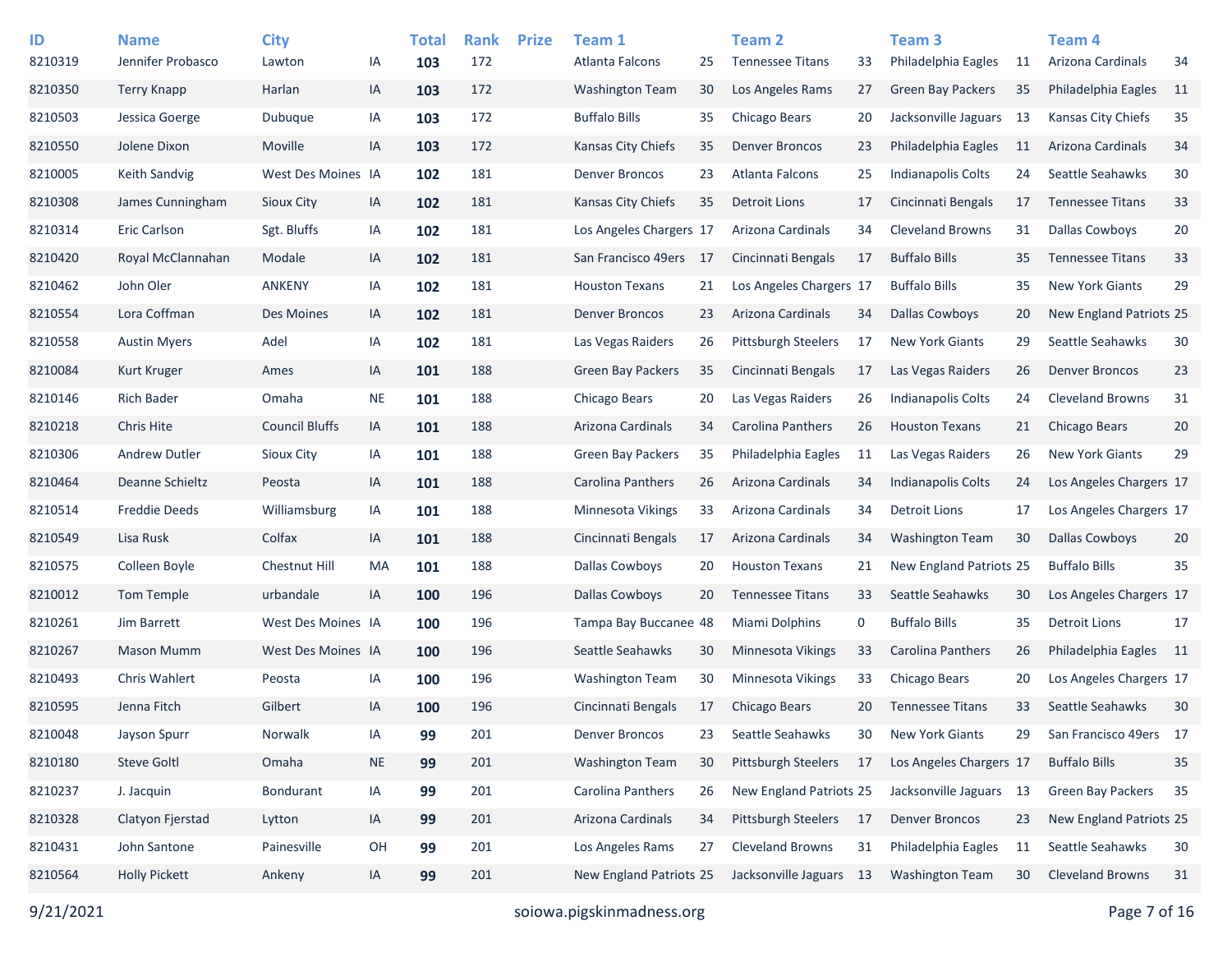| ID<br>8210571 | <b>Name</b><br><b>Scott Moore</b> | <b>City</b><br>Missouri Valley | IA        | <b>Total</b><br>99 | <b>Rank</b><br>201 | <b>Prize</b> | Team 1<br>Seattle Seahawks | 30  | Team <sub>2</sub><br><b>Dallas Cowboys</b> | 20 | Team <sub>3</sub><br><b>Denver Broncos</b> | 23   | Team 4<br><b>Carolina Panthers</b> | 26              |
|---------------|-----------------------------------|--------------------------------|-----------|--------------------|--------------------|--------------|----------------------------|-----|--------------------------------------------|----|--------------------------------------------|------|------------------------------------|-----------------|
| 8210013       | <b>Michael Moore</b>              | West Des Moines IA             |           | 98                 | 208                |              | Los Angeles Chargers 17    |     | Arizona Cardinals                          | 34 | Seattle Seahawks                           | 30   | <b>Pittsburgh Steelers</b>         | 17              |
| 8210049       | <b>Dyaln Spurr</b>                | Norwalk                        | IA        | 98                 | 208                |              | Philadelphia Eagles        | 11  | Los Angeles Chargers 17                    |    | <b>Buffalo Bills</b>                       | 35   | <b>Green Bay Packers</b>           | 35              |
| 8210118       | Jeana Davis                       | Sioux City                     | <b>NE</b> | 98                 | 208                |              | <b>Tennessee Titans</b>    | 33  | Atlanta Falcons                            | 25 | Jacksonville Jaguars                       | - 13 | Los Angeles Rams                   | 27              |
| 8210255       | <b>Mason Mumm</b>                 | West Des Moines IA             |           | 98                 | 208                |              | Carolina Panthers          | 26  | <b>Baltimore Ravens</b>                    | 36 | New Orleans Saints 7                       |      | New York Giants                    | 29              |
| 8210270       | Andre Owen                        | West Des Moines IA             |           | 98                 | 208                |              | <b>Pittsburgh Steelers</b> | 17  | Carolina Panthers                          | 26 | Chicago Bears                              | 20   | Kansas City Chiefs                 | 35              |
| 8210330       | Carmie Hotchkiss                  | Sioux City                     | IA        | 98                 | 208                |              | Dallas Cowboys             | 20  | <b>New York Giants</b>                     | 29 | Atlanta Falcons                            | 25   | Indianapolis Colts                 | 24              |
| 8210412       | Jac Doran                         | Fort Dodge                     | IA        | 98                 | 208                |              | Los Angeles Chargers 17    |     | <b>New York Giants</b>                     | 29 | Cincinnati Bengals                         | 17   | <b>Buffalo Bills</b>               | 35              |
| 8210478       | Marcus Barkema                    | Goodell                        | IA        | 98                 | 208                |              | New York Jets              | 6   | <b>Baltimore Ravens</b>                    | 36 | <b>New York Giants</b>                     | 29   | Los Angeles Rams                   | 27              |
| 8210543       | <b>Elizabeth Beck</b>             | Ames                           | IA        | 98                 | 208                |              | <b>New York Giants</b>     | 29  | Jacksonville Jaguars 13                    |    | Carolina Panthers                          | 26   | <b>Washington Team</b>             | 30              |
| 8210196       | <b>Mike Mittan</b>                | <b>Council Bluffs</b>          | IA        | 97                 | 217                |              | <b>Denver Broncos</b>      | 23  | New England Patriots 25                    |    | <b>New York Giants</b>                     | 29   | <b>Dallas Cowboys</b>              | 20              |
| 8210215       | <b>Tony Peterson</b>              | <b>Council Bluffs</b>          | IA        | 97                 | 217                |              | Kansas City Chiefs         | 35  | Chicago Bears                              | 20 | Pittsburgh Steelers                        | 17   | <b>Atlanta Falcons</b>             | 25              |
| 8210292       | Mark Miller                       | Ames                           | IA        | 97                 | 217                |              | Las Vegas Raiders          | 26  | Arizona Cardinals                          | 34 | New York Jets                              | 6    | <b>Cleveland Browns</b>            | 31              |
| 8210355       | <b>Taylor Hall</b>                | Shell Lake                     | WI        | 97                 | 217                |              | New England Patriots 25    |     | <b>Washington Team</b>                     | 30 | <b>Green Bay Packers</b>                   | 35   | <b>New Orleans Saints</b>          | $\overline{7}$  |
| 8210411       | Mary F Rogowicki                  | Tuckahoe                       | <b>NY</b> | 97                 | 217                |              | San Francisco 49ers 17     |     | <b>Indianapolis Colts</b>                  | 24 | Chicago Bears                              | 20   | <b>Baltimore Ravens</b>            | 36              |
| 8210418       | Don Lewis                         | Ankeny                         | IA        | 97                 | 217                |              | San Francisco 49ers        | -17 | <b>Kansas City Chiefs</b>                  | 35 | Arizona Cardinals                          | 34   | Philadelphia Eagles                | $\overline{11}$ |
| 8210419       | Jenna Biegger                     | Polk City                      | IA        | 97                 | 217                |              | Philadelphia Eagles        | 11  | <b>Buffalo Bills</b>                       | 35 | Las Vegas Raiders                          | 26   | New England Patriots 25            |                 |
| 8210456       | Janett Barrett                    | Rockwell City                  | IA        | 97                 | 217                |              | <b>Houston Texans</b>      | 21  | <b>Buffalo Bills</b>                       | 35 | New Orleans Saints                         | - 7  | Arizona Cardinals                  | 34              |
| 8210488       | Ashley Jackson                    | <b>Webster City</b>            | IA        | 97                 | 217                |              | <b>Buffalo Bills</b>       | 35  | <b>Houston Texans</b>                      | 21 | Seattle Seahawks                           | 30   | Philadelphia Eagles                | 11              |
| 8210494       | <b>Chris Wahlert</b>              | Peosta                         | IA        | 97                 | 217                |              | <b>Atlanta Falcons</b>     | 25  | <b>Denver Broncos</b>                      | 23 | <b>New York Giants</b>                     | 29   | <b>Dallas Cowboys</b>              | 20              |
| 8210518       | Heidi Komes                       | <b>Union Center</b>            | IA        | 97                 | 217                |              | Tampa Bay Buccanee 48      |     | <b>Miami Dolphins</b>                      | 0  | Las Vegas Raiders                          | 26   | <b>Denver Broncos</b>              | 23              |
| 8210522       | Loren Goettsch                    | Sioux City                     | IA        | 97                 | 217                |              | Minnesota Vikings          | 33  | <b>Houston Texans</b>                      | 21 | <b>Detroit Lions</b>                       | 17   | Las Vegas Raiders                  | 26              |
| 8210562       | Justin Jacobs                     | Clarksville                    | IA        | 97                 | 217                |              | <b>New York Giants</b>     | 29  | <b>Tennessee Titans</b>                    | 33 | Miami Dolphins                             | 0    | <b>Buffalo Bills</b>               | 35              |
| 8210104       | Ethan Riley                       | Sioux City                     | IA        | 96                 | 230                |              | Las Vegas Raiders          | 26  | <b>Dallas Cowboys</b>                      | 20 | New England Patriots 25                    |      | <b>Atlanta Falcons</b>             | 25              |
| 8210158       | <b>Greg Simons</b>                | Lo Vista                       | <b>NE</b> | 96                 | 230                |              | Dallas Cowboys             | 20  | Seattle Seahawks                           | 30 | <b>New York Giants</b>                     | 29   | <b>Detroit Lions</b>               | 17              |
| 8210159       | <b>Greg Simons</b>                | Lo Vista                       | <b>NE</b> | 96                 | 230                |              | <b>Houston Texans</b>      | 21  | <b>Tennessee Titans</b>                    | 33 | New York Giants                            | 29   | Jacksonville Jaguars 13            |                 |
| 8210324       | <b>Brad Echter</b>                | Sgt. Bluffs                    | IA        | 96                 | 230                |              | <b>Denver Broncos</b>      | 23  | Indianapolis Colts                         | 24 | <b>Baltimore Ravens</b>                    | 36   | Jacksonville Jaguars 13            |                 |
| 8210353       | <b>Carrie Heilig</b>              | Fremont                        | <b>NE</b> | 96                 | 230                |              | Jacksonville Jaguars       | -13 | New York Giants                            | 29 | <b>Tennessee Titans</b>                    | 33   | <b>Houston Texans</b>              | 21              |
| 8210416       | Katherine Pierce                  | Des Moines                     | IA        | 96                 | 230                |              | Green Bay Packers          | 35  | Philadelphia Eagles                        | 11 | Los Angeles Rams                           | 27   | <b>Denver Broncos</b>              | 23              |
| 8210527       | <b>Beth Burnett</b>               | Horseshoe Bend                 | AR        | 96                 | 230                |              | Kansas City Chiefs         | 35  | Seattle Seahawks                           | 30 | New Orleans Saints 7                       |      | <b>Indianapolis Colts</b>          | 24              |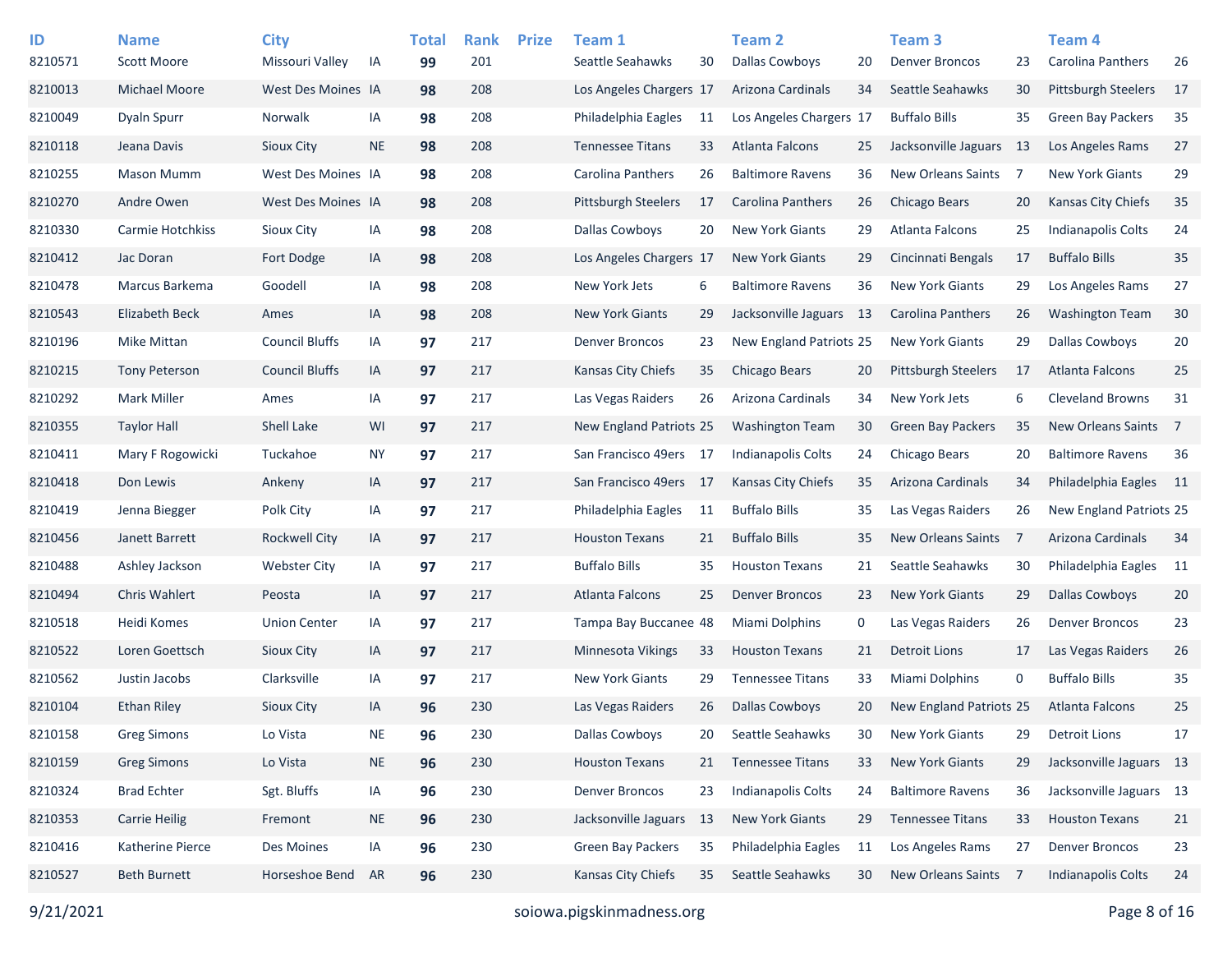| ID      | <b>Name</b>               | <b>City</b>            |           | <b>Total</b> | <b>Rank</b> | <b>Prize</b> | Team 1                     |     | <b>Team 2</b>              |    | Team 3                  |    | Team 4                     |             |
|---------|---------------------------|------------------------|-----------|--------------|-------------|--------------|----------------------------|-----|----------------------------|----|-------------------------|----|----------------------------|-------------|
| 8210555 | Alex Taylor               | Ankeny                 | ΙA        | 96           | 230         |              | <b>Pittsburgh Steelers</b> | 17  | <b>Minnesota Vikings</b>   | 33 | <b>Dallas Cowboys</b>   | 20 | Las Vegas Raiders          | 26          |
| 8210019 | <b>Fred Anderson</b>      | West Des Moines IA     |           | 95           | 238         |              | San Francisco 49ers        | -17 | New York Jets              | 6  | Tampa Bay Buccanee 48   |    | <b>Indianapolis Colts</b>  | 24          |
| 8210033 | <b>Charles Lee</b>        | Youngsville            | <b>NC</b> | 95           | 238         |              | Jacksonville Jaguars       | -13 | <b>Houston Texans</b>      | 21 | New England Patriots 25 |    | <b>Baltimore Ravens</b>    | 36          |
| 8210095 | Dave Baldus               | Ames                   | IA        | 95           | 238         |              | Seattle Seahawks           | 30  | <b>Denver Broncos</b>      | 23 | <b>Atlanta Falcons</b>  | 25 | <b>Detroit Lions</b>       | 17          |
| 8210148 | Melinda Goltl             | <b>Council Bluffs</b>  | IA        | 95           | 238         |              | Jacksonville Jaguars       | 13  | Atlanta Falcons            | 25 | <b>Washington Team</b>  | 30 | Los Angeles Rams           | 27          |
| 8210175 | Greg Schultz              | Glenwood               | IA        | 95           | 238         |              | <b>New York Giants</b>     | 29  | New York Jets              | 6  | <b>Washington Team</b>  | 30 | Seattle Seahawks           | $30\,$      |
| 8210341 | Jason Bares               | <b>Sturgis</b>         | SD        | 95           | 238         |              | Kansas City Chiefs         | 35  | New York Jets              | 6  | <b>Cleveland Browns</b> | 31 | <b>Denver Broncos</b>      | 23          |
| 8210351 | <b>Carrie Heilig</b>      | Fremont                | <b>NE</b> | 95           | 238         |              | New England Patriots 25    |     | <b>Dallas Cowboys</b>      | 20 | <b>Tennessee Titans</b> | 33 | <b>Pittsburgh Steelers</b> | 17          |
| 8210407 | <b>Stephanie Campbell</b> | <b>Chagrin Falls</b>   | OH        | 95           | 238         |              | Chicago Bears              | 20  | Minnesota Vikings          | 33 | Kansas City Chiefs      | 35 | New Orleans Saints 7       |             |
| 8210440 | <b>Thomas Berger</b>      | Epworth                | IA        | 95           | 238         |              | Los Angeles Chargers 17    |     | Pittsburgh Steelers        | 17 | Kansas City Chiefs      | 35 | Las Vegas Raiders          | 26          |
| 8210477 | Marcus Barkema            | Goodell                | IA        | 95           | 238         |              | Detroit Lions              | 17  | <b>Indianapolis Colts</b>  | 24 | <b>Tennessee Titans</b> | 33 | <b>Houston Texans</b>      | 21          |
| 8210507 | David Canty               | Sperry                 | IA        | 95           | 238         |              | Cincinnati Bengals         | 17  | <b>Green Bay Packers</b>   | 35 | Pittsburgh Steelers     | 17 | <b>Carolina Panthers</b>   | 26          |
| 8210515 | <b>Freddie Deeds</b>      | Williamsburg           | IA        | 95           | 238         |              | <b>Denver Broncos</b>      | 23  | <b>Green Bay Packers</b>   | 35 | Chicago Bears           | 20 | <b>Detroit Lions</b>       | 17          |
| 8210403 | <b>Bruce Hokel</b>        | Sioux City             | IA        | 94           | 250         |              | Los Angeles Chargers 17    |     | Seattle Seahawks           | 30 | <b>Detroit Lions</b>    | 17 | <b>Washington Team</b>     | 30          |
| 8210451 | James Strekal             | Lowgap                 | <b>NC</b> | 94           | 250         |              | Minnesota Vikings          | 33  | <b>Dallas Cowboys</b>      | 20 | Seattle Seahawks        | 30 | Philadelphia Eagles        | 11          |
| 8210489 | <b>Bob Shoultz</b>        | Sioux City             | IA        | 94           | 250         |              | <b>Cleveland Browns</b>    | 31  | <b>Washington Team</b>     | 30 | <b>Tennessee Titans</b> | 33 | <b>Miami Dolphins</b>      | $\mathbf 0$ |
| 8210517 | Jeri Lyn Bares            | Oskaloosa              | IA        | 94           | 250         |              | Los Angeles Chargers 17    |     | <b>Cleveland Browns</b>    | 31 | Las Vegas Raiders       | 26 | <b>Chicago Bears</b>       | 20          |
| 8210008 | Mike Wheatcraft           | <b>Windsor Heights</b> | 1A        | 93           | 254         |              | New England Patriots 25    |     | Los Angeles Chargers 17    |    | <b>Atlanta Falcons</b>  | 25 | Las Vegas Raiders          | 26          |
| 8210165 | Terri Fuxa                | Omaha                  | <b>NE</b> | 93           | 254         |              | New Orleans Saints         | -7  | Chicago Bears              | 20 | Cleveland Browns        | 31 | <b>Buffalo Bills</b>       | 35          |
| 8210182 | Andrew Simonsen           | Underwood              | IA        | 93           | 254         |              | <b>New York Giants</b>     | 29  | Las Vegas Raiders          | 26 | Philadelphia Eagles     | 11 | Los Angeles Rams           | 27          |
| 8210207 | Tom Weddem                | Glendwood              | IA        | 93           | 254         |              | Las Vegas Raiders          | 26  | <b>Pittsburgh Steelers</b> | 17 | Detroit Lions           | 17 | <b>Tennessee Titans</b>    | 33          |
| 8210340 | Donna Bares               | <b>Sturgis</b>         | <b>SD</b> | 93           | 254         |              | Atlanta Falcons            | 25  | <b>Pittsburgh Steelers</b> | 17 | Los Angeles Rams        | 27 | <b>Indianapolis Colts</b>  | 24          |
| 8210401 | Dan Stein                 | Urbandale              | IA        | 93           | 254         |              | Los Angeles Chargers 17    |     | <b>Houston Texans</b>      | 21 | Las Vegas Raiders       | 26 | <b>New York Giants</b>     | 29          |
| 8210454 | <b>Jody Erion</b>         | Farley                 | IA        | 93           | 254         |              | San Francisco 49ers 17     |     | New England Patriots 25    |    | Cincinnati Bengals      | 17 | Arizona Cardinals          | 34          |
| 8210508 | Martin Benda              | Farley                 | IA        | 93           | 254         |              | Los Angeles Rams           | 27  | New York Giants            | 29 | Pittsburgh Steelers     | 17 | <b>Dallas Cowboys</b>      | 20          |
| 8210526 | Roy Fonza                 | Horseshoe Bend         | <b>AR</b> | 93           | 254         |              | <b>Green Bay Packers</b>   | 35  | <b>Indianapolis Colts</b>  | 24 | <b>Detroit Lions</b>    | 17 | Pittsburgh Steelers        | 17          |
| 8210537 | Kelly Johnson             | WALCOTT                | IA        | 93           | 254         |              | New York Jets              | 6   | Chicago Bears              | 20 | Arizona Cardinals       | 34 | Minnesota Vikings          | 33          |
| 8210581 | Reinhard Boeschen         | Waterloo               | IA        | 93           | 254         |              | Los Angeles Chargers 17    |     | <b>Cleveland Browns</b>    | 31 | New England Patriots 25 |    | Chicago Bears              | 20          |
| 8210229 | <b>Melanie Devine</b>     | Des Moines             | IA        | 92           | 265         |              | Jacksonville Jaguars 13    |     | <b>Buffalo Bills</b>       | 35 | Los Angeles Rams        | 27 | <b>Detroit Lions</b>       | 17          |
| 8210262 | Nate Ladwig               | West Des Moines IA     |           | 92           | 265         |              | Philadelphia Eagles        | -11 | New England Patriots 25    |    | Las Vegas Raiders       | 26 | Seattle Seahawks           | 30          |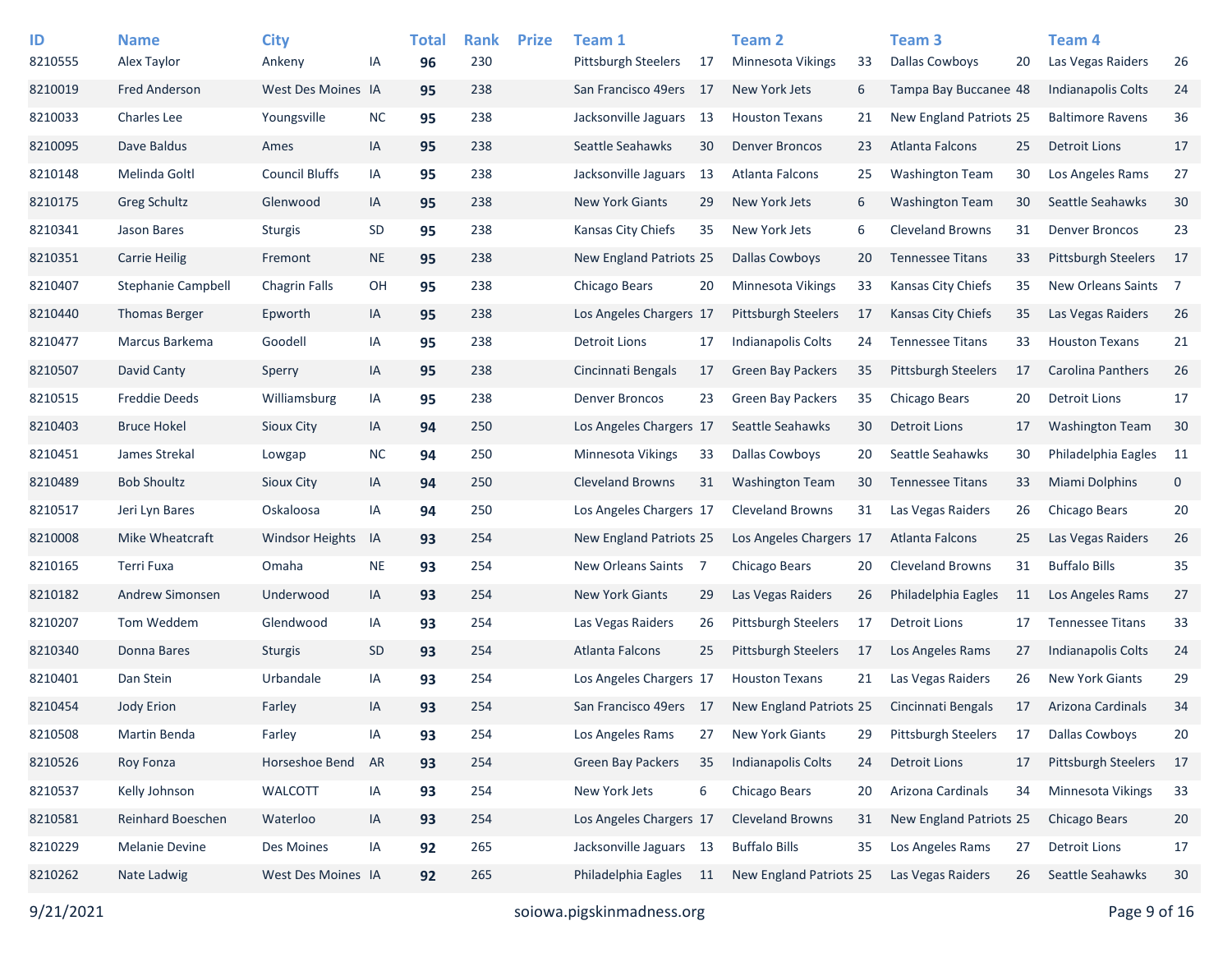| ID<br>8210272 | <b>Name</b><br>Jon Kaufman | <b>City</b><br>West Des Moines IA |    | <b>Total</b><br>92 | <b>Rank</b><br>265 | <b>Prize</b> | Team 1<br><b>Baltimore Ravens</b> | 36          | <b>Team 2</b><br><b>New Orleans Saints</b> | -7  | Team <sub>3</sub><br><b>Dallas Cowboys</b> | 20  | Team <sub>4</sub><br><b>New York Giants</b> | 29             |
|---------------|----------------------------|-----------------------------------|----|--------------------|--------------------|--------------|-----------------------------------|-------------|--------------------------------------------|-----|--------------------------------------------|-----|---------------------------------------------|----------------|
| 8210303       | Mick Lefler                | Lawton                            | IA | 92                 | 265                |              | Chicago Bears                     | 20          | Carolina Panthers                          | 26  | Philadelphia Eagles                        | 11  | <b>Green Bay Packers</b>                    | 35             |
| 8210426       | <b>Timothy Lynch</b>       | <b>JOHNSTON</b>                   | IA | 92                 | 265                |              | <b>New York Giants</b>            | 29          | <b>Dallas Cowboys</b>                      | 20  | Cincinnati Bengals                         | 17  | Carolina Panthers                           | 26             |
| 8210509       | Liane Long                 | Avoca                             | IA | 92                 | 265                |              | <b>Pittsburgh Steelers</b>        | 17          | Jacksonville Jaguars                       | -13 | <b>Tennessee Titans</b>                    | 33  | <b>New York Giants</b>                      | 29             |
| 8210006       | Charlie May                | West Des Moines IA                |    | 91                 | 271                |              | Kansas City Chiefs                | 35          | <b>Denver Broncos</b>                      | 23  | Minnesota Vikings                          | 33  | Miami Dolphins                              | 0              |
| 8210029       | Paul Patterson             | Norwalk                           | IA | 91                 | 271                |              | <b>Buffalo Bills</b>              | 35          | <b>Atlanta Falcons</b>                     | 25  | Philadelphia Eagles                        | 11  | <b>Dallas Cowboys</b>                       | 20             |
| 8210114       | Jeremy Stroman             | Sioux City                        | IA | 91                 | 271                |              | <b>Cleveland Browns</b>           | 31          | <b>Tennessee Titans</b>                    | 33  | <b>Houston Texans</b>                      | 21  | New York Jets                               | 6              |
| 8210119       | <b>Blake Stahlecker</b>    | Sioux City                        | IA | 91                 | 271                |              | Minnesota Vikings                 | 33          | New York Jets                              | 6   | Atlanta Falcons                            | 25  | Los Angeles Rams                            | 27             |
| 8210238       | <b>Cory Williams</b>       | <b>Pleasant Hill</b>              | IA | 91                 | 271                |              | <b>Tennessee Titans</b>           | 33          | Arizona Cardinals                          | 34  | San Francisco 49ers 17                     |     | New Orleans Saints 7                        |                |
| 8210252       | Craig Weatherall           | West Des Moines IA                |    | 91                 | 271                |              | Chicago Bears                     | 20          | Carolina Panthers                          | 26  | New England Patriots 25                    |     | <b>Dallas Cowboys</b>                       | 20             |
| 8210271       | Crystal Kerr               | West Des Moines IA                |    | 91                 | 271                |              | Seattle Seahawks                  | 30          | Arizona Cardinals                          | 34  | Chicago Bears                              | 20  | New Orleans Saints                          | $\overline{7}$ |
| 8210312       | Alicia Sanders Jr          | Lawton                            | IA | 91                 | 271                |              | Green Bay Packers                 | 35          | <b>Indianapolis Colts</b>                  | 24  | Philadelphia Eagles                        | 11  | <b>Houston Texans</b>                       | 21             |
| 8210338       | Judi Eyles                 | Ames                              | IA | 91                 | 271                |              | Minnesota Vikings                 | 33          | Chicago Bears                              | 20  | New England Patriots 25                    |     | Jacksonville Jaguars 13                     |                |
| 8210406       | Stephanie Campbell         | <b>Chagrin Falls</b>              | OH | 91                 | 271                |              | Cincinnati Bengals                | 17          | Carolina Panthers                          | 26  | <b>Cleveland Browns</b>                    | 31  | San Francisco 49ers 17                      |                |
| 8210433       | Nick Filipi                | Ankeny                            | IA | 91                 | 271                |              | Seattle Seahawks                  | 30          | Los Angeles Chargers 17                    |     | Philadelphia Eagles                        | 11  | <b>Tennessee Titans</b>                     | 33             |
| 8210519       | Heidi Komes                | <b>Union Center</b>               | IA | 91                 | 271                |              | <b>Pittsburgh Steelers</b>        | 17          | Los Angeles Rams                           | 27  | Cincinnati Bengals                         | 17  | <b>Washington Team</b>                      | 30             |
| 8210528       | David George               | <b>Bondurant</b>                  | IA | 91                 | 271                |              | <b>Washington Team</b>            | 30          | New England Patriots 25                    |     | Seattle Seahawks                           | 30  | New York Jets                               | 6              |
| 8210003       | Tom Meneough               | Des Moines                        | IA | 90                 | 284                |              | <b>Pittsburgh Steelers</b>        | 17          | <b>Green Bay Packers</b>                   | 35  | Jacksonville Jaguars                       | -13 | New England Patriots 25                     |                |
| 8210016       | John Eldred                | West Des Moines IA                |    | 90                 | 284                |              | Philadelphia Eagles               | 11          | Los Angeles Rams                           | 27  | <b>Buffalo Bills</b>                       | 35  | Cincinnati Bengals                          | 17             |
| 8210028       | Paul Patterson             | Norwalk                           | IA | 90                 | 284                |              | Los Angeles Rams                  | 27          | Seattle Seahawks                           | 30  | Minnesota Vikings                          | 33  | Miami Dolphins                              | $\mathbf 0$    |
| 8210099       | <b>Austin Miller</b>       | Elkpoint                          | SD | 90                 | 284                |              | <b>New York Giants</b>            | 29          | <b>Denver Broncos</b>                      | 23  | <b>Detroit Lions</b>                       | 17  | <b>Houston Texans</b>                       | 21             |
| 8210100       | Mike Burke                 | <b>Sioux City</b>                 | IA | 90                 | 284                |              | Los Angeles Rams                  | 27          | San Francisco 49ers                        | -17 | Jacksonville Jaguars                       | -13 | <b>Tennessee Titans</b>                     | 33             |
| 8210102       | John Nelson                | Sioux City                        | IA | 90                 | 284                |              | <b>New York Giants</b>            | 29          | Miami Dolphins                             | 0   | <b>Cleveland Browns</b>                    | 31  | <b>Washington Team</b>                      | 30             |
| 8210145       | <b>Constance Coates</b>    | Moultonborouch NH                 |    | 90                 | 284                |              | Los Angeles Rams                  | 27          | Green Bay Packers                          | 35  | Los Angeles Chargers 17                    |     | Philadelphia Eagles                         | 11             |
| 8210197       | Dawn Brockman              | Carson                            | IA | 90                 | 284                |              | Seattle Seahawks                  | 30          | Jacksonville Jaguars 13                    |     | Los Angeles Rams                           | 27  | <b>Dallas Cowboys</b>                       | 20             |
| 8210301       | Jay Hoogendyk              | Sioux City                        | IA | 90                 | 284                |              | Miami Dolphins                    | $\mathbf 0$ | Tampa Bay Buccanee 48                      |     | New England Patriots 25                    |     | Pittsburgh Steelers                         | 17             |
| 8210470       | Phillip Strekal            | Albany                            | OH | 90                 | 284                |              | <b>Denver Broncos</b>             | 23          | New England Patriots 25                    |     | New Orleans Saints 7                       |     | Kansas City Chiefs                          | 35             |
| 8210568       | Jean Wulf                  | Davenport                         | IA | 90                 | 284                |              | <b>Indianapolis Colts</b>         | 24          | <b>Tennessee Titans</b>                    | 33  | Jacksonville Jaguars 13                    |     | Chicago Bears                               | 20             |
| 8210580       | Reinhard Boeschen          | Waterloo                          | IA | 90                 | 284                |              | <b>Baltimore Ravens</b>           | 36          | <b>Detroit Lions</b>                       | 17  | Philadelphia Eagles                        | 11  | Carolina Panthers                           | 26             |
| 8210605       | Katelyn McDade             | Dubuque                           | IA | 90                 | 284                |              | Atlanta Falcons                   | 25          | Los Angeles Rams                           | 27  | <b>Houston Texans</b>                      | 21  | Cincinnati Bengals                          | 17             |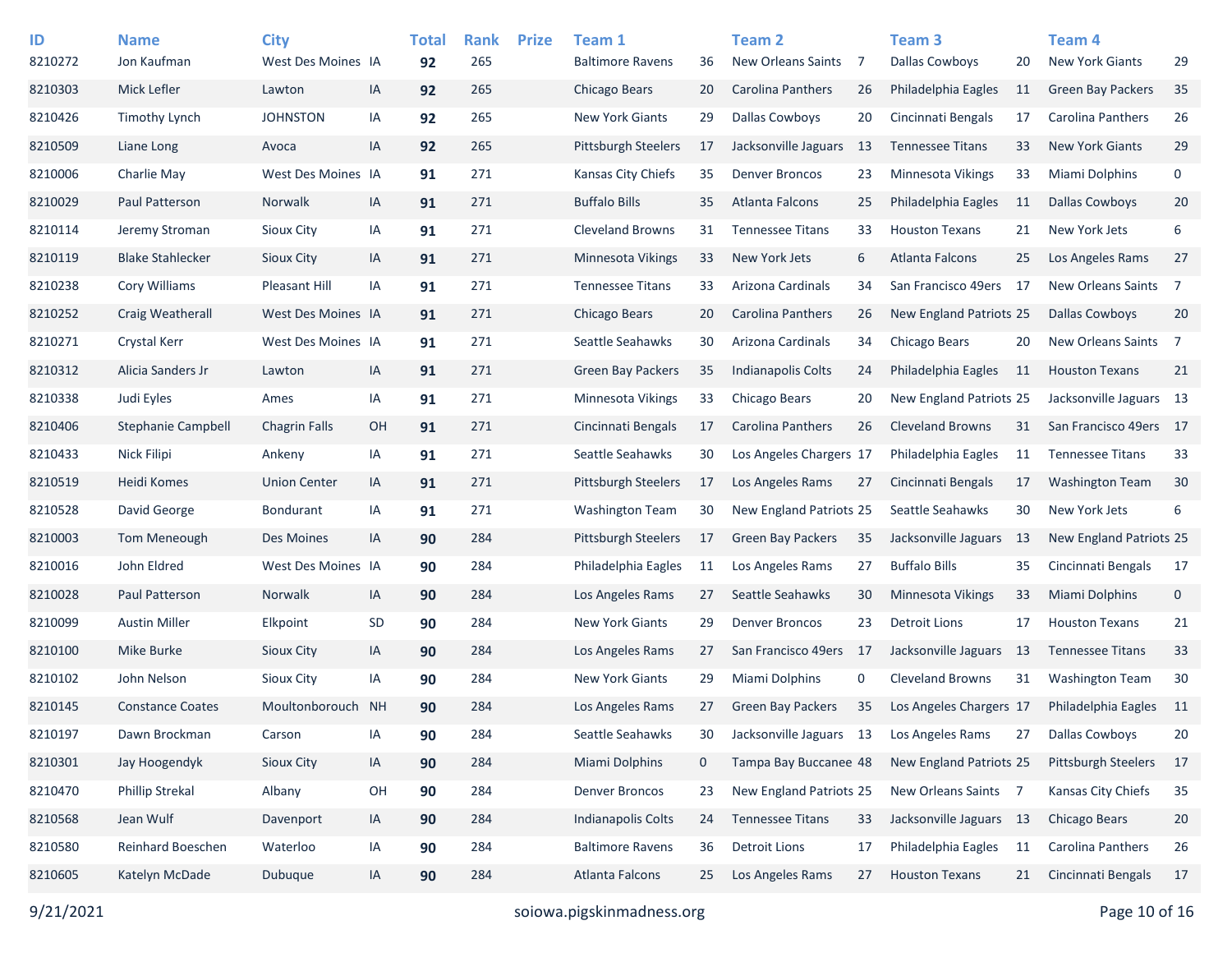| ID      | <b>Name</b>             | <b>City</b>           |           | <b>Total</b> | <b>Rank</b> | <b>Prize</b> | Team 1                  |    | Team 2                     |    | Team <sub>3</sub>          |             | Team 4                   |                |
|---------|-------------------------|-----------------------|-----------|--------------|-------------|--------------|-------------------------|----|----------------------------|----|----------------------------|-------------|--------------------------|----------------|
| 8210162 | Lori Havck              | Omaha                 | <b>NE</b> | 89           | 297         |              | San Francisco 49ers     | 17 | Philadelphia Eagles        | 11 | Arizona Cardinals          | 34          | Los Angeles Rams         | 27             |
| 8210257 | <b>Brent Kock</b>       | West Des Moines IA    |           | 89           | 297         |              | New York Jets           | 6  | <b>Buffalo Bills</b>       | 35 | <b>Cleveland Browns</b>    | 31          | Pittsburgh Steelers      | 17             |
| 8210459 | Amanda Sipple           | Omaha                 | <b>NE</b> | 89           | 297         |              | Philadelphia Eagles     | 11 | <b>Washington Team</b>     | 30 | Atlanta Falcons            | 25          | <b>Denver Broncos</b>    | 23             |
| 8210539 | <b>Anthony Hergott</b>  | Columbus              | <b>NE</b> | 89           | 297         |              | <b>Atlanta Falcons</b>  | 25 | <b>Pittsburgh Steelers</b> | 17 | Indianapolis Colts         | 24          | <b>Denver Broncos</b>    | 23             |
| 8210591 | Julie Strum             | Ames                  | IA        | 89           | 297         |              | Jacksonville Jaguars    | 13 | New Orleans Saints         | 7  | Arizona Cardinals          | 34          | <b>Green Bay Packers</b> | 35             |
| 8210074 | <b>Bryce Arneson</b>    | Ames                  | IA        | 88           | 302         |              | <b>Dallas Cowboys</b>   | 20 | Minnesota Vikings          | 33 | Kansas City Chiefs         | 35          | Miami Dolphins           | $\mathbf 0$    |
| 8210198 | Brian Brockman          | Carson                | IA        | 88           | 302         |              | <b>Houston Texans</b>   | 21 | <b>Cleveland Browns</b>    | 31 | New England Patriots 25    |             | Philadelphia Eagles      | - 11           |
| 8210226 | <b>Melanie Devine</b>   | Des Moines            | IA        | 88           | 302         |              | Arizona Cardinals       | 34 | <b>Detroit Lions</b>       | 17 | <b>Carolina Panthers</b>   | 26          | Philadelphia Eagles      | -11            |
| 8210323 | Zac Croft               | Sioux City            | IA        | 88           | 302         |              | <b>Cleveland Browns</b> | 31 | Chicago Bears              | 20 | Los Angeles Chargers 17    |             | <b>Dallas Cowboys</b>    | 20             |
| 8210430 | Paul Barnett            | Higginson             | AR        | 88           | 302         |              | Atlanta Falcons         | 25 | Arizona Cardinals          | 34 | Miami Dolphins             | $\mathbf 0$ | <b>New York Giants</b>   | 29             |
| 8210566 | Chrystel Hatcher        | Ames                  | IA        | 88           | 302         |              | Atlanta Falcons         | 25 | <b>New York Giants</b>     | 29 | <b>Pittsburgh Steelers</b> | 17          | Los Angeles Chargers 17  |                |
| 8210023 | <b>Greg Shawler</b>     | Creston               | IA        | 87           | 308         |              | Cincinnati Bengals      | 17 | Dallas Cowboys             | 20 | New England Patriots 25    |             | Atlanta Falcons          | 25             |
| 8210037 | <b>Charles Lee</b>      | Youngsville           | <b>NC</b> | 87           | 308         |              | <b>Buffalo Bills</b>    | 35 | New York Jets              | 6  | <b>New York Giants</b>     | 29          | <b>Detroit Lions</b>     | 17             |
| 8210206 | Tom Weddem              | Glendwood             | IA        | 87           | 308         |              | <b>Cleveland Browns</b> | 31 | Minnesota Vikings          | 33 | New York Jets              | 6           | San Francisco 49ers 17   |                |
| 8210223 | James Grimes            | Altoona               | IA        | 87           | 308         |              | <b>Denver Broncos</b>   | 23 | Seattle Seahawks           | 30 | Detroit Lions              | 17          | San Francisco 49ers 17   |                |
| 8210334 | Carmie Hotchkiss        | Sioux City            | IA        | 87           | 308         |              | Arizona Cardinals       | 34 | <b>Pittsburgh Steelers</b> | 17 | <b>Atlanta Falcons</b>     | 25          | Philadelphia Eagles      | - 11           |
| 8210551 | Matthew Lundquist       | Clive                 | IA        | 87           | 308         |              | Los Angeles Rams        | 27 | Cincinnati Bengals         | 17 | Las Vegas Raiders          | 26          | <b>Detroit Lions</b>     | 17             |
| 8210565 | <b>Holly Pickett</b>    | Ankeny                | IA        | 87           | 308         |              | <b>Baltimore Ravens</b> | 36 | Cincinnati Bengals         | 17 | Los Angeles Rams           | 27          | New Orleans Saints       | $\overline{7}$ |
| 8210192 | <b>Ted Roberts</b>      | <b>Council Bluffs</b> | IA        | 86           | 315         |              | <b>Houston Texans</b>   | 21 | Philadelphia Eagles        | 11 | <b>Cleveland Browns</b>    | 31          | <b>Denver Broncos</b>    | 23             |
| 8210221 | James Grimes            | Altoona               | IA        | 86           | 315         |              | Los Angeles Rams        | 27 | Atlanta Falcons            | 25 | <b>Detroit Lions</b>       | 17          | San Francisco 49ers 17   |                |
| 8210325 | <b>Brad Bollinger</b>   | Sioux City            | IA        | 86           | 315         |              | <b>Miami Dolphins</b>   | 0  | <b>Cleveland Browns</b>    | 31 | <b>New York Giants</b>     | 29          | Las Vegas Raiders        | 26             |
| 8210331 | <b>Carmie Hotchkiss</b> | Sioux City            | IA        | 86           | 315         |              | New York Jets           | 6  | Minnesota Vikings          | 33 | Indianapolis Colts         | 24          | <b>Denver Broncos</b>    | 23             |
| 8210523 | Adam Long               | Avoca                 | IA        | 86           | 315         |              | Minnesota Vikings       | 33 | Miami Dolphins             | 0  | Los Angeles Rams           | 27          | Las Vegas Raiders        | 26             |
| 8210556 | Denise Kleen            | Pocahontas            | IA        | 86           | 315         |              | Philadelphia Eagles     | 11 | <b>Houston Texans</b>      | 21 | Arizona Cardinals          | 34          | <b>Dallas Cowboys</b>    | 20             |
| 8210602 | Maureen Rozen           | Robins                | IA        | 86           | 315         |              | San Francisco 49ers     | 17 | Jacksonville Jaguars       | 13 | Cleveland Browns           | 31          | New England Patriots 25  |                |
| 8210101 | Jessica Noll            | Akron                 | IA        | 85           | 322         |              | Jacksonville Jaguars 13 |    | New York Giants            | 29 | Las Vegas Raiders          | 26          | Pittsburgh Steelers      | 17             |
| 8210171 | <b>Beverly Wise</b>     | <b>Council Bluffs</b> | IA        | 85           | 322         |              | <b>Detroit Lions</b>    | 17 | Cincinnati Bengals         | 17 | <b>Houston Texans</b>      | 21          | Seattle Seahawks         | 30             |
| 8210200 | Jean Hern               | <b>Council Bluffs</b> | IA        | 85           | 322         |              | <b>Tennessee Titans</b> | 33 | Miami Dolphins             | 0  | New York Giants            | 29          | <b>Denver Broncos</b>    | 23             |
| 8210256 | Jody Hayes              | West Des Moines IA    |           | 85           | 322         |              | Chicago Bears           | 20 | <b>Buffalo Bills</b>       | 35 | <b>Pittsburgh Steelers</b> | 17          | Jacksonville Jaguars 13  |                |
| 8210427 | Timothy Lynch           | <b>JOHNSTON</b>       | IA        | 85           | 322         |              | New York Jets           | 6  | <b>Detroit Lions</b>       | 17 | Los Angeles Rams           | 27          | Green Bay Packers        | 35             |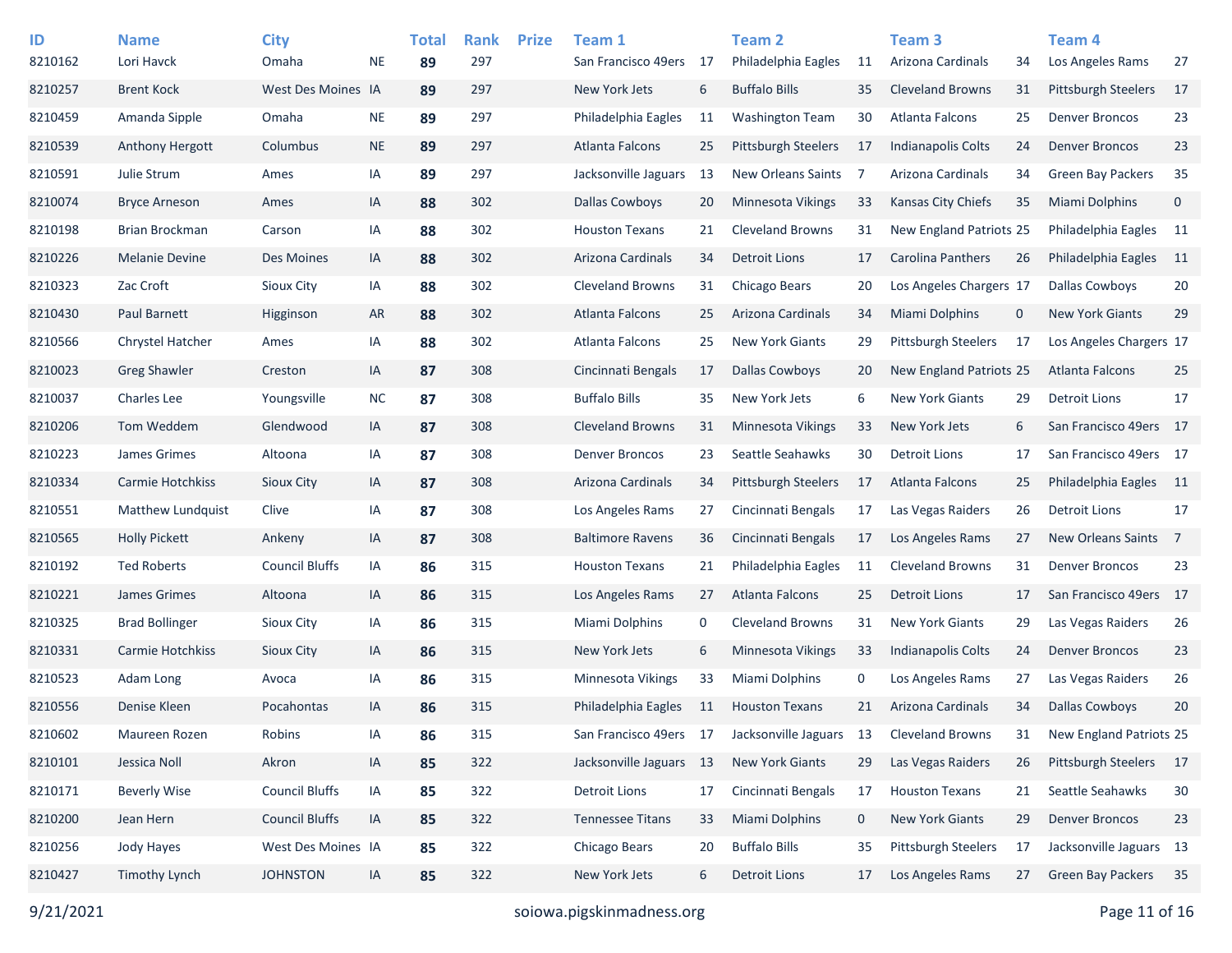| ID<br>8210484 | <b>Name</b><br><b>Terry Main</b> | <b>City</b><br>urbandale | IA            | <b>Total</b><br>85 | <b>Rank</b><br>322 | <b>Prize</b> | Team 1<br>Jacksonville Jaguars | -13         | <b>Team 2</b><br>Kansas City Chiefs | 35  | Team <sub>3</sub><br><b>Cleveland Browns</b> | 31             | Team 4<br>New York Jets        | 6               |
|---------------|----------------------------------|--------------------------|---------------|--------------------|--------------------|--------------|--------------------------------|-------------|-------------------------------------|-----|----------------------------------------------|----------------|--------------------------------|-----------------|
| 8210530       | Catherine Luchte                 | <b>Colorado Springs</b>  | <sub>co</sub> | 85                 | 322                |              | Cincinnati Bengals             | 17          | Los Angeles Rams                    | 27  | <b>New Orleans Saints</b>                    | -7             | Arizona Cardinals              | 34              |
| 8210546       | Joseph Owens                     | Altoona                  | IA            | 85                 | 322                |              | Philadelphia Eagles            | 11          | Carolina Panthers                   | 26  | <b>Cleveland Browns</b>                      | 31             | Cincinnati Bengals             | 17              |
| 8210024       | Eva Ames                         | Altoona                  | IA            | 84                 | 330                |              | Chicago Bears                  | 20          | <b>Houston Texans</b>               | 21  | <b>Denver Broncos</b>                        | 23             | <b>Dallas Cowboys</b>          | 20              |
| 8210030       | Jeff Klocko                      | Norwalk                  | IA            | 84                 | 330                |              | <b>Houston Texans</b>          | 21          | <b>Buffalo Bills</b>                | 35  | Philadelphia Eagles                          | 11             | Los Angeles Chargers 17        |                 |
| 8210153       | Kevin Graslewicz                 | Omaha                    | <b>NE</b>     | 84                 | 330                |              | <b>Buffalo Bills</b>           | 35          | <b>New Orleans Saints</b>           | 7   | <b>Detroit Lions</b>                         | 17             | <b>New England Patriots 25</b> |                 |
| 8210167       | Jack Goltl                       | <b>Council Bluffs</b>    | IA            | 84                 | 330                |              | Philadelphia Eagles            | 11          | <b>Houston Texans</b>               | 21  | Kansas City Chiefs                           | 35             | Pittsburgh Steelers            | 17              |
| 8210432       | John Santone                     | Painesville              | OH            | 84                 | 330                |              | <b>Indianapolis Colts</b>      | 24          | <b>New Orleans Saints</b>           | -7  | <b>Tennessee Titans</b>                      | 33             | <b>Dallas Cowboys</b>          | 20              |
| 8210559       | <b>Chris Simmons</b>             | Fort Dodge               | ΙA            | 84                 | 330                |              | <b>Buffalo Bills</b>           | 35          | New Orleans Saints                  | -7  | <b>Baltimore Ravens</b>                      | 36             | New York Jets                  | 6               |
| 8210604       | Staci Uhl                        | sioux city               | IA            | 84                 | 330                |              | <b>Cleveland Browns</b>        | 31          | New York Jets                       | 6   | Jacksonville Jaguars                         | 13             | Arizona Cardinals              | 34              |
| 8210130       | Susan Brown                      | Des Moines               | IA            | 83                 | 337                |              | Las Vegas Raiders              | 26          | Los Angeles Rams                    | 27  | <b>Detroit Lions</b>                         | 17             | Jacksonville Jaguars 13        |                 |
| 8210154       | <b>Kate Graslewicz</b>           | Omaha                    | <b>NE</b>     | 83                 | 337                |              | Los Angeles Chargers 17        |             | <b>Baltimore Ravens</b>             | 36  | Jacksonville Jaguars                         | -13            | San Francisco 49ers 17         |                 |
| 8210260       | Kaylene Ballesteros              | Indianola                | IA            | 83                 | 337                |              | Los Angeles Chargers 17        |             | Kansas City Chiefs                  | 35  | Atlanta Falcons                              | 25             | New York Jets                  | 6               |
| 8210265       | Ryan Purdy                       | Van Meter                | IA            | 83                 | 337                |              | San Francisco 49ers            | -17         | New York Jets                       | 6   | Carolina Panthers                            | 26             | Arizona Cardinals              | 34              |
| 8210345       | Jo Ellen Shonkwiler              | Estherville              | IA            | 83                 | 337                |              | <b>New York Giants</b>         | 29          | Los Angeles Chargers 17             |     | San Francisco 49ers 17                       |                | Chicago Bears                  | 20              |
| 8210447       | Timothy Lightner                 | <b>Bettendorf</b>        | IA            | 83                 | 337                |              | Chicago Bears                  | 20          | <b>Houston Texans</b>               | 21  | <b>New Orleans Saints</b>                    | $\overline{7}$ | Green Bay Packers              | 35              |
| 8210460       | Amanda Sipple                    | Omaha                    | <b>NE</b>     | 83                 | 337                |              | <b>Detroit Lions</b>           | 17          | Jacksonville Jaguars                | 13  | Las Vegas Raiders                            | 26             | Los Angeles Rams               | 27              |
| 8210545       | Joseph Owens                     | Altoona                  | IA            | 83                 | 337                |              | <b>Miami Dolphins</b>          | $\mathbf 0$ | <b>Cleveland Browns</b>             | 31  | Carolina Panthers                            | 26             | Las Vegas Raiders              | 26              |
| 8210017       | Debby Eldred                     | West Des Moines IA       |               | 82                 | 345                |              | Seattle Seahawks               | 30          | <b>Pittsburgh Steelers</b>          | 17  | <b>Indianapolis Colts</b>                    | 24             | Philadelphia Eagles            | - 11            |
| 8210021       | <b>Ron Spurr</b>                 | Creston                  | IA            | 82                 | 345                |              | <b>Denver Broncos</b>          | 23          | <b>Green Bay Packers</b>            | 35  | Jacksonville Jaguars                         | - 13           | Philadelphia Eagles            | $\overline{11}$ |
| 8210075       | Alex Vershaw                     | Ames                     | ΙA            | 82                 | 345                |              | Atlanta Falcons                | 25          | Los Angeles Rams                    | 27  | Miami Dolphins                               | 0              | <b>Washington Team</b>         | 30              |
| 8210086       | Angie Vanwestan                  | <b>Story City</b>        | IA            | 82                 | 345                |              | <b>Houston Texans</b>          | 21          | Cincinnati Bengals                  | 17  | Los Angeles Rams                             | 27             | Los Angeles Chargers 17        |                 |
| 8210110       | Nancy Eickholt                   | Sioux City               | IA            | 82                 | 345                |              | Los Angeles Rams               | 27          | <b>Buffalo Bills</b>                | 35  | Miami Dolphins                               | 0              | <b>Dallas Cowboys</b>          | 20              |
| 8210253       | Craig Weatherall                 | West Des Moines IA       |               | 82                 | 345                |              | <b>Indianapolis Colts</b>      | 24          | Kansas City Chiefs                  | 35  | Cincinnati Bengals                           | 17             | New York Jets                  | 6               |
| 8210287       | Elizabeth Morse                  | Ames                     | IA            | 82                 | 345                |              | San Francisco 49ers            | 17          | <b>Miami Dolphins</b>               | 0   | <b>Buffalo Bills</b>                         | 35             | Seattle Seahawks               | 30              |
| 8210307       | Jeffrey Demetri                  | Hinton                   | IA            | 82                 | 345                |              | Los Angeles Rams               | 27          | <b>Houston Texans</b>               | 21  | <b>Detroit Lions</b>                         | 17             | San Francisco 49ers 17         |                 |
| 8210347       | Lisa Keller                      | Ankeny                   | IA            | 82                 | 345                |              | Atlanta Falcons                | 25          | <b>Carolina Panthers</b>            | 26  | New York Jets                                | 6              | New England Patriots 25        |                 |
| 8210404       | Stephanie Campbell               | <b>Chagrin Falls</b>     | OH            | 82                 | 345                |              | Cincinnati Bengals             | 17          | Miami Dolphins                      | 0   | Seattle Seahawks                             | 30             | <b>Buffalo Bills</b>           | 35              |
| 8210471       | Janet Smith                      | Clive                    | IA            | 82                 | 345                |              | Kansas City Chiefs             | 35          | Miami Dolphins                      | 0   | Cincinnati Bengals                           | 17             | <b>Washington Team</b>         | 30              |
| 8210501       | Cher Towey                       | Waukee                   | IA            | 82                 | 345                |              | Cincinnati Bengals             | 17          | Philadelphia Eagles                 | -11 | New York Jets                                | 6              | Tampa Bay Buccanee 48          |                 |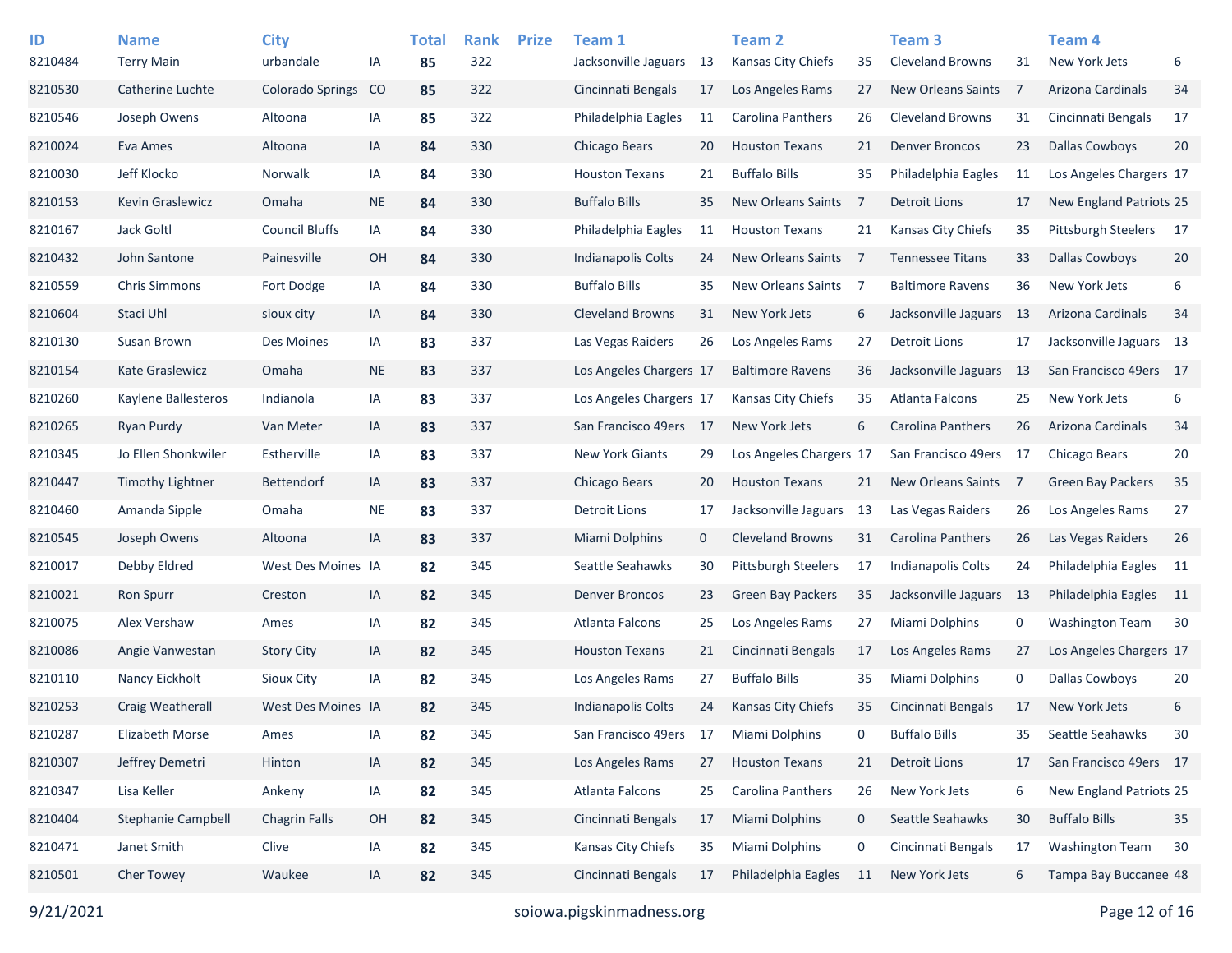| ID<br>8210585 | <b>Name</b><br>Jason Gold | <b>City</b><br>Dallas City | IL.       | <b>Total</b><br>82 | <b>Rank</b><br>345 | <b>Prize</b> | Team 1<br><b>Denver Broncos</b> | 23  | Team <sub>2</sub><br>Jacksonville Jaguars | - 13 | Team <sub>3</sub><br>Pittsburgh Steelers | 17          | Team <sub>4</sub><br><b>New York Giants</b> | 29             |
|---------------|---------------------------|----------------------------|-----------|--------------------|--------------------|--------------|---------------------------------|-----|-------------------------------------------|------|------------------------------------------|-------------|---------------------------------------------|----------------|
| 8210589       | Glenda Cogley             | Grimes                     | IA        | 82                 | 345                |              | <b>Dallas Cowboys</b>           | 20  | New York Jets                             | 6    | Seattle Seahawks                         | 30          | Carolina Panthers                           | 26             |
| 8210001       | Dennis Christensen        | West Des Moines IA         |           | 81                 | 359                |              | New York Jets                   | 6   | Kansas City Chiefs                        | 35   | Philadelphia Eagles                      | 11          | <b>New York Giants</b>                      | 29             |
| 8210047       | Jan Spurr                 | Creston                    | IA        | 81                 | 359                |              | Cincinnati Bengals              | 17  | Philadelphia Eagles                       | 11   | Seattle Seahawks                         | 30          | <b>Denver Broncos</b>                       | 23             |
| 8210170       | Gerogia Goltl             | Omaha                      | <b>NE</b> | 81                 | 359                |              | Miami Dolphins                  | 0   | <b>Cleveland Browns</b>                   | 31   | <b>Detroit Lions</b>                     | 17          | <b>Minnesota Vikings</b>                    | 33             |
| 8210251       | Jeff Lyon                 | West Des Moines IA         |           | 81                 | 359                |              | Cincinnati Bengals              | 17  | Atlanta Falcons                           | 25   | Las Vegas Raiders                        | 26          | Jacksonville Jaguars 13                     |                |
| 8210332       | Carmie Hotchkiss          | Sioux City                 | IA        | 81                 | 359                |              | Las Vegas Raiders               | 26  | Philadelphia Eagles                       | 11   | Los Angeles Rams                         | 27          | <b>Pittsburgh Steelers</b>                  | -17            |
| 8210336       | Judi Eyles                | Ames                       | IA        | 81                 | 359                |              | New York Jets                   | 6   | <b>Buffalo Bills</b>                      | 35   | Los Angeles Chargers 17                  |             | <b>Denver Broncos</b>                       | 23             |
| 8210533       | Catherine Luchte          | <b>Colorado Springs</b>    | CO        | 81                 | 359                |              | Washington Team                 | 30  | Los Angeles Rams                          | 27   | Philadelphia Eagles                      | -11         | Jacksonville Jaguars 13                     |                |
| 8210032       | Jeff Klocko               | Norwalk                    | IA        | 80                 | 366                |              | Los Angeles Rams                | 27  | <b>Indianapolis Colts</b>                 | 24   | <b>New York Giants</b>                   | 29          | Miami Dolphins                              | $\mathbf 0$    |
| 8210129       | Kara Lagunas              | <b>Grand Prairie</b>       | TX        | 80                 | 366                |              | Jacksonville Jaguars            | 13  | Los Angeles Chargers 17                   |      | <b>Tennessee Titans</b>                  | 33          | Cincinnati Bengals                          | 17             |
| 8210199       | Jean Hern                 | <b>Council Bluffs</b>      | IA        | 80                 | 366                |              | <b>Dallas Cowboys</b>           | 20  | Seattle Seahawks                          | 30   | <b>Detroit Lions</b>                     | 17          | Jacksonville Jaguars 13                     |                |
| 8210217       | John Focht                | Omaha                      | <b>NE</b> | 80                 | 366                |              | <b>Pittsburgh Steelers</b>      | 17  | <b>Buffalo Bills</b>                      | 35   | Philadelphia Eagles                      | 11          | Los Angeles Chargers 17                     |                |
| 8210259       | Jaime Ballesteros         | West Des Moines IA         |           | 80                 | 366                |              | Los Angeles Rams                | 27  | Dallas Cowboys                            | 20   | Miami Dolphins                           | $\mathbf 0$ | <b>Tennessee Titans</b>                     | 33             |
| 8210309       | Jim Clark                 | Sioux City                 | IA        | 80                 | 366                |              | Minnesota Vikings               | 33  | <b>Denver Broncos</b>                     | 23   | <b>New Orleans Saints</b>                | -7          | Pittsburgh Steelers                         | 17             |
| 8210417       | Linda Peterson            | Ames                       | IA        | 80                 | 366                |              | Jacksonville Jaguars            | -13 | <b>New York Giants</b>                    | 29   | <b>Houston Texans</b>                    | 21          | <b>Detroit Lions</b>                        | 17             |
| 8210438       | Joseph Rose               | <b>LOHRVILLE</b>           | IA        | 80                 | 366                |              | San Francisco 49ers             | 17  | Chicago Bears                             | 20   | Cincinnati Bengals                       | 17          | Las Vegas Raiders                           | 26             |
| 8210491       | Rebecca Rader             | Moville                    | IA        | 80                 | 366                |              | Seattle Seahawks                | 30  | Detroit Lions                             | 17   | Las Vegas Raiders                        | 26          | New Orleans Saints                          | $\overline{7}$ |
| 8210520       | Jason Pleggenkuhle        | Adel                       | IA        | 80                 | 366                |              | Indianapolis Colts              | 24  | Jacksonville Jaguars                      | 13   | Las Vegas Raiders                        | 26          | Cincinnati Bengals                          | 17             |
| 8210014       | Ken Scarpino              | Des Moines                 | IA        | 79                 | 376                |              | <b>New York Giants</b>          | 29  | <b>Miami Dolphins</b>                     | 0    | <b>Tennessee Titans</b>                  | 33          | <b>Detroit Lions</b>                        | 17             |
| 8210443       | Tammi Vail                | Rockford                   | IL.       | 79                 | 376                |              | Arizona Cardinals               | 34  | Cincinnati Bengals                        | 17   | Philadelphia Eagles                      | 11          | San Francisco 49ers 17                      |                |
| 8210486       | Ashley Jackson            | <b>Webster City</b>        | IA        | 79                 | 376                |              | Chicago Bears                   | 20  | <b>Tennessee Titans</b>                   | 33   | Miami Dolphins                           | 0           | Carolina Panthers                           | 26             |
| 8210116       | <b>Brent Eickholt</b>     | Sioux City                 | IA        | 78                 | 379                |              | Kansas City Chiefs              | 35  | New Orleans Saints                        | 7    | New York Jets                            | 6           | <b>Washington Team</b>                      | 30             |
| 8210179       | Andrew Simonsen           | Underwood                  | IA        | 78                 | 379                |              | Seattle Seahawks                | 30  | <b>Dallas Cowboys</b>                     | 20   | Cincinnati Bengals                       | 17          | Philadelphia Eagles                         | 11             |
| 8210254       | Nate Ladwig               | West Des Moines IA         |           | 78                 | 379                |              | New Orleans Saints              | 7   | Jacksonville Jaguars                      | 13   | <b>Tennessee Titans</b>                  | 33          | New England Patriots 25                     |                |
| 8210031       | Jeff Klocko               | Norwalk                    | IA        | 77                 | 382                |              | <b>Washington Team</b>          | 30  | Seattle Seahawks                          | 30   | Miami Dolphins                           | $\mathbf 0$ | Los Angeles Chargers 17                     |                |
| 8210106       | Kelli Harris              | <b>Sgt Bluffs</b>          | IA        | 77                 | 382                |              | <b>Detroit Lions</b>            | 17  | Atlanta Falcons                           | 25   | <b>Buffalo Bills</b>                     | 35          | Miami Dolphins                              | $\mathbf 0$    |
| 8210316       | Sean Mendlik              | Sioux City                 | IA        | 77                 | 382                |              | New York Jets                   | 6   | New York Giants                           | 29   | New England Patriots 25                  |             | Pittsburgh Steelers                         | 17             |
| 8210524       | Jason Jones               | Epworth                    | IA        | 77                 | 382                |              | Los Angeles Rams                | 27  | Jacksonville Jaguars                      | -13  | Las Vegas Raiders                        | 26          | Philadelphia Eagles 11                      |                |
| 8210534       | Gregory Weinschenk        | Urbandale                  | IA        | 76                 | 386                |              | <b>Dallas Cowboys</b>           | 20  | Seattle Seahawks                          | 30   | Las Vegas Raiders                        | 26          | Miami Dolphins                              | 0              |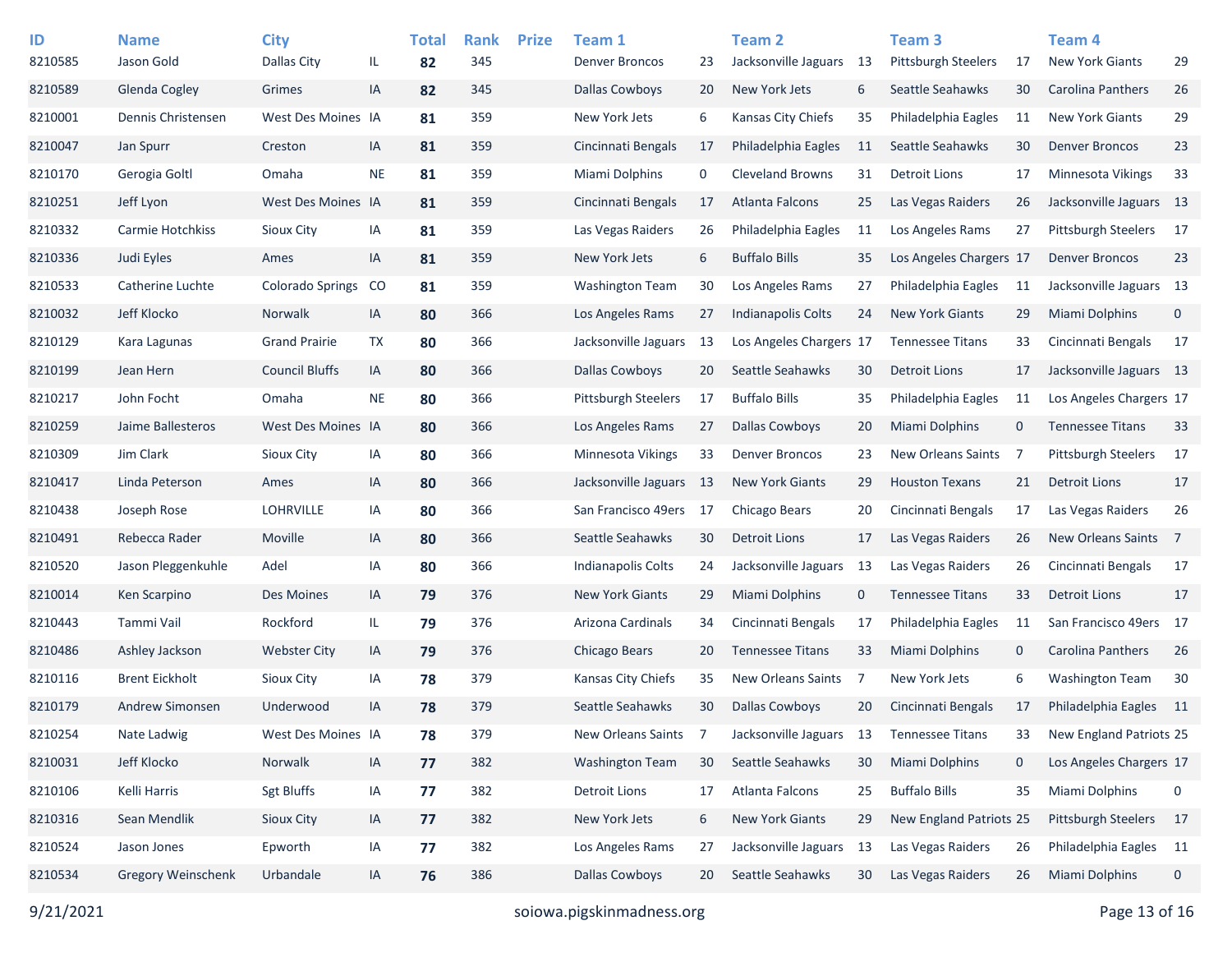| ID<br>8210096 | <b>Name</b><br><b>Michael Nichols</b> | <b>City</b><br>Sioux City | IA        | <b>Total</b><br>75 | <b>Rank</b><br>387 | <b>Prize</b> | Team 1<br>Los Angeles Rams | 27          | Team <sub>2</sub><br>Miami Dolphins | 0           | Team <sub>3</sub><br><b>Cleveland Browns</b> | 31          | Team <sub>4</sub><br>Pittsburgh Steelers | 17             |
|---------------|---------------------------------------|---------------------------|-----------|--------------------|--------------------|--------------|----------------------------|-------------|-------------------------------------|-------------|----------------------------------------------|-------------|------------------------------------------|----------------|
| 8210163       | Lori Havck                            | Omaha                     | <b>NE</b> | 75                 | 387                |              | <b>Miami Dolphins</b>      | $\mathbf 0$ | <b>Dallas Cowboys</b>               | 20          | Seattle Seahawks                             | 30          | New England Patriots 25                  |                |
| 8210310       | Jim Clark                             | Sioux City                | IA        | 75                 | 387                |              | San Francisco 49ers        | 17          | Los Angeles Chargers 17             |             | <b>New Orleans Saints</b>                    | -7          | Arizona Cardinals                        | 34             |
| 8210442       | <b>Curtis Hollebrands</b>             | Clive                     | IA        | 75                 | 387                |              | <b>Denver Broncos</b>      | 23          | New Orleans Saints 7                |             | Chicago Bears                                | 20          | <b>Atlanta Falcons</b>                   | 25             |
| 8210458       | Carissa Andermann                     | <b>Cedar Falls</b>        | IA        | 75                 | 387                |              | Philadelphia Eagles        | 11          | <b>New England Patriots 25</b>      |             | New York Jets                                | 6           | <b>Minnesota Vikings</b>                 | 33             |
| 8210495       | <b>Chris Wahlert</b>                  | Peosta                    | IA        | 75                 | 387                |              | <b>New Orleans Saints</b>  | 7           | San Francisco 49ers 17              |             | Cincinnati Bengals                           | 17          | Arizona Cardinals                        | 34             |
| 8210333       | Carmie Hotchkiss                      | Sioux City                | IA        | 74                 | 393                |              | Philadelphia Eagles        | 11          | Jacksonville Jaguars 13             |             | Los Angeles Chargers 17                      |             | Minnesota Vikings                        | 33             |
| 8210415       | Susan Wardlow                         | Waverly                   | IA        | 74                 | 393                |              | <b>Miami Dolphins</b>      | $\mathbf 0$ | <b>Detroit Lions</b>                | 17          | Los Angeles Rams                             | 27          | <b>Washington Team</b>                   | 30             |
| 8210449       | James Strekal                         | Lowgap                    | <b>NC</b> | 74                 | 393                |              | Las Vegas Raiders          | 26          | New England Patriots 25             |             | New York Jets                                | 6           | <b>Detroit Lions</b>                     | 17             |
| 8210573       | Scott Moore                           | Missouri Valley           | IA        | 74                 | 393                |              | <b>Green Bay Packers</b>   | 35          | Jacksonville Jaguars 13             |             | Carolina Panthers                            | 26          | <b>Miami Dolphins</b>                    | 0              |
| 8210583       | <b>Brady Oldag</b>                    | <b>Cedar Falls</b>        | IA        | 74                 | 393                |              | Seattle Seahawks           | 30          | Philadelphia Eagles                 | 11          | <b>Miami Dolphins</b>                        | 0           | <b>Tennessee Titans</b>                  | 33             |
| 8210002       | Kim Beisser                           | West Des Moines IA        |           | 73                 | 398                |              | <b>Miami Dolphins</b>      | $\mathbf 0$ | <b>Pittsburgh Steelers</b>          | -17         | Seattle Seahawks                             | 30          | Carolina Panthers                        | 26             |
| 8210485       | <b>Terry Main</b>                     | urbandale                 | IA        | 73                 | 398                |              | <b>Washington Team</b>     | 30          | Jacksonville Jaguars                | -13         | <b>Indianapolis Colts</b>                    | 24          | New York Jets                            | 6              |
| 8210567       | Lisa Schumacher                       | Cedar Rapids              | IA        | 73                 | 398                |              | Cincinnati Bengals         | 17          | <b>Houston Texans</b>               | 21          | <b>Miami Dolphins</b>                        | $\mathbf 0$ | <b>Buffalo Bills</b>                     | 35             |
| 8210592       | Lori Kaup                             | Boone                     | IA        | 73                 | 398                |              | Seattle Seahawks           | 30          | Miami Dolphins                      | 0           | New Orleans Saints                           | -7          | <b>Baltimore Ravens</b>                  | 36             |
| 8210441       | <b>Curtis Hollebrands</b>             | Clive                     | IA        | 72                 | 402                |              | <b>Chicago Bears</b>       | 20          | Miami Dolphins                      | $\mathbf 0$ | <b>Detroit Lions</b>                         | 17          | Kansas City Chiefs                       | 35             |
| 8210453       | James Strekal                         | Lowgap                    | <b>NC</b> | 72                 | 402                |              | <b>Green Bay Packers</b>   | 35          | Miami Dolphins                      | 0           | <b>Cleveland Browns</b>                      | 31          | New York Jets                            | 6              |
| 8210474       | Marcus Barkema                        | Goodell                   | IA        | 72                 | 402                |              | Chicago Bears              | 20          | New England Patriots 25             |             | Dallas Cowboys                               | 20          | New Orleans Saints                       | $\overline{7}$ |
| 8210481       | Robert Reed III                       | Davenport                 | IA        | 72                 | 402                |              | <b>Dallas Cowboys</b>      | 20          | Miami Dolphins                      | 0           | <b>New York Giants</b>                       | 29          | <b>Denver Broncos</b>                    | 23             |
| 8210025       | <b>Randy Spurr</b>                    | Norwalk                   | IA        | 71                 | 406                |              | Indianapolis Colts         | 24          | <b>New Orleans Saints</b>           | 7           | Los Angeles Rams                             | 27          | Jacksonville Jaguars 13                  |                |
| 8210038       | Troy Vroegh                           | Norwalk                   | IA        | 71                 | 406                |              | New York Jets              | 6           | Jacksonville Jaguars                | - 13        | <b>Detroit Lions</b>                         | 17          | <b>Green Bay Packers</b>                 | - 35           |
| 8210185       | Patty Carman                          | <b>Council Bluffs</b>     | IA        | 71                 | 406                |              | Pittsburgh Steelers        | 17          | Philadelphia Eagles                 | 11          | Carolina Panthers                            | 26          | San Francisco 49ers                      | 17             |
| 8210606       | <b>Terry Ragaller</b>                 | Sergeant Bluff            | IA        | 71                 | 406                |              | <b>New York Giants</b>     | 29          | Miami Dolphins                      | 0           | San Francisco 49ers                          | -17         | Atlanta Falcons                          | 25             |
| 8210015       | Jeff Eldred                           | <b>Webster Groves</b>     | <b>MO</b> | 70                 | 410                |              | <b>Pittsburgh Steelers</b> | 17          | <b>New Orleans Saints</b>           | 7           | Carolina Panthers                            | 26          | <b>Chicago Bears</b>                     | 20             |
| 8210450       | James Strekal                         | Lowgap                    | $\sf NC$  | 70                 | 410                |              | New England Patriots 25    |             | Pittsburgh Steelers                 | 17          | San Francisco 49ers 17                       |             | Philadelphia Eagles                      | - 11           |
| 8210305       | <b>Ryan Denney</b>                    | Lawton                    | IA        | 69                 | 412                |              | New York Jets              | 6           | <b>Washington Team</b>              | 30          | Jacksonville Jaguars 13                      |             | <b>Dallas Cowboys</b>                    | 20             |
| 8210409       | <b>Michael Gittings</b>               | Lomax                     | IL.       | 69                 | 412                |              | Indianapolis Colts         | 24          | Cincinnati Bengals                  | 17          | Philadelphia Eagles                          | 11          | Los Angeles Chargers 17                  |                |
| 8210492       | Rebecca Rader                         | Moville                   | IA        | 69                 | 412                |              | Jacksonville Jaguars 13    |             | <b>Baltimore Ravens</b>             | 36          | Miami Dolphins                               | $\mathbf 0$ | Chicago Bears                            | 20             |
| 8210521       | Loren Goettsch                        | Sioux City                | IA        | 69                 | 412                |              | San Francisco 49ers 17     |             | Minnesota Vikings                   | 33          | New York Jets                                | 6           | Jacksonville Jaguars 13                  |                |
| 8210026       | Nate Spurr                            | Norwalk                   | IA        | 68                 | 416                |              | New Orleans Saints 7       |             | New England Patriots 25             |             | New York Jets                                | 6           | Seattle Seahawks                         | 30             |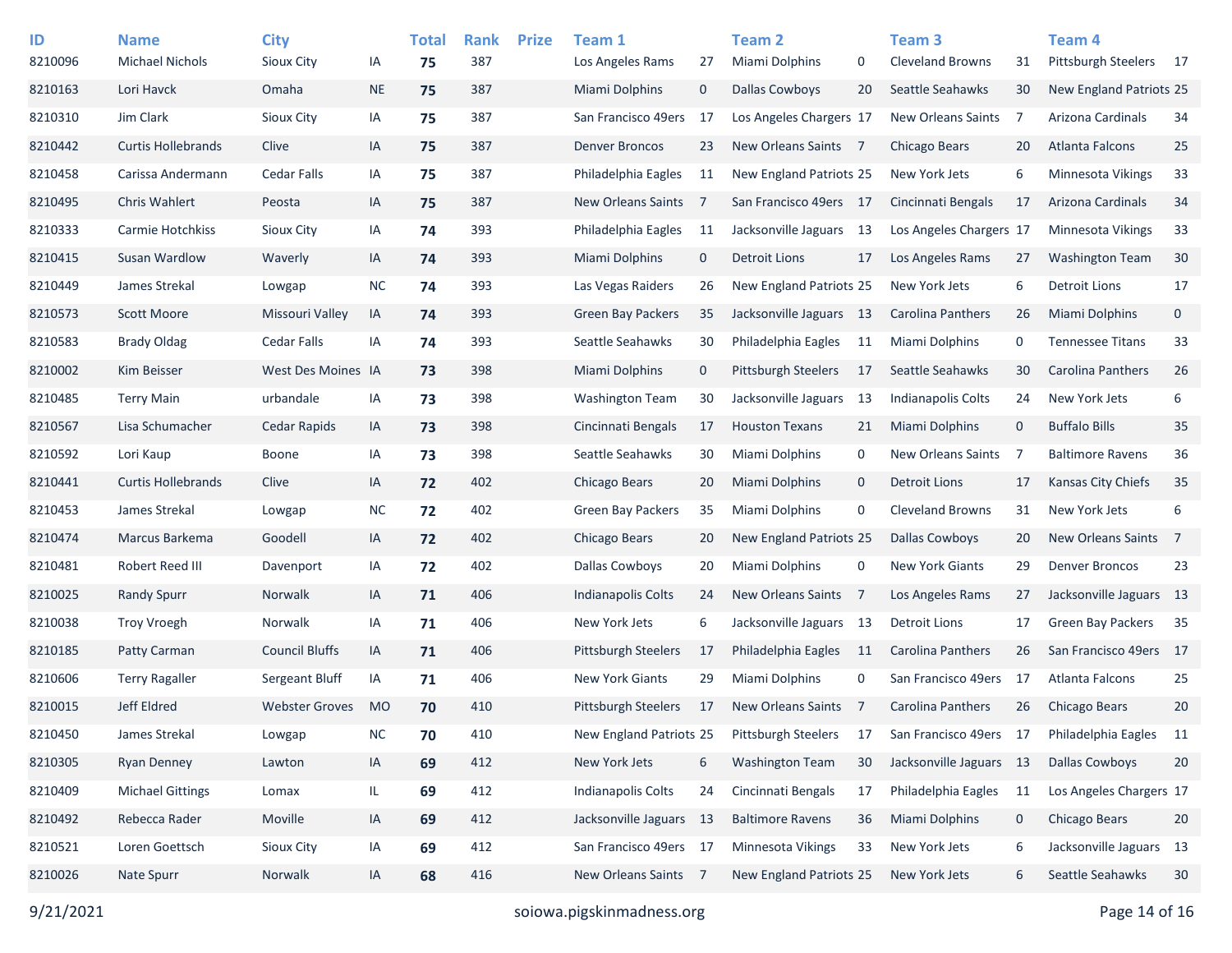| ID<br>8210275 | <b>Name</b><br><b>Blake Leonard</b> | <b>City</b><br>Stuart | IA        | <b>Total</b><br>67 | <b>Rank</b><br>417 | <b>Prize</b> | Team 1<br>Los Angeles Rams | 27          | <b>Team 2</b><br>San Francisco 49ers | - 17           | Team <sub>3</sub><br><b>Denver Broncos</b> | 23             | Team 4<br>Miami Dolphins   | 0               |
|---------------|-------------------------------------|-----------------------|-----------|--------------------|--------------------|--------------|----------------------------|-------------|--------------------------------------|----------------|--------------------------------------------|----------------|----------------------------|-----------------|
| 8210352       | <b>Carrie Heilig</b>                | Fremont               | $\sf NE$  | 67                 | 417                |              | Los Angeles Chargers 17    |             | Las Vegas Raiders                    | 26             | New Orleans Saints                         | -7             | <b>Detroit Lions</b>       | 17              |
| 8210461       | Gina McDonough                      | Eddyville             | IA        | 67                 | 417                |              | Miami Dolphins             | 0           | Chicago Bears                        | 20             | Seattle Seahawks                           | 30             | <b>Pittsburgh Steelers</b> | 17              |
| 8210512       | Liane Long                          | Avoca                 | IA        | 67                 | 417                |              | Chicago Bears              | 20          | <b>Denver Broncos</b>                | 23             | San Francisco 49ers                        | - 17           | <b>New Orleans Saints</b>  | $\overline{7}$  |
| 8210538       | Kelly Johnson                       | WALCOTT               | IA        | 67                 | 417                |              | Miami Dolphins             | 0           | Los Angeles Chargers 17              |                | <b>Indianapolis Colts</b>                  | 24             | Carolina Panthers          | 26              |
| 8210455       | <b>Jody Erion</b>                   | Farley                | IA        | 65                 | 422                |              | New York Jets              | 6           | <b>Detroit Lions</b>                 | 17             | San Francisco 49ers                        | - 17           | <b>Atlanta Falcons</b>     | 25              |
| 8210027       | John Lowe                           | <b>Pleasant Hill</b>  | IA        | 64                 | 423                |              | New York Jets              | 6           | New Orleans Saints                   | 7              | Las Vegas Raiders                          | 26             | New England Patriots 25    |                 |
| 8210214       | Dana Schott                         | <b>Council Bluffs</b> | IA        | 64                 | 423                |              | <b>New Orleans Saints</b>  | 7           | Jacksonville Jaguars                 | - 13           | Los Angeles Chargers 17                    |                | Los Angeles Rams           | 27              |
| 8210465       | Kirtsin Koestler                    | Norwalk               | IA        | 64                 | 423                |              | Las Vegas Raiders          | 26          | Miami Dolphins                       | 0              | <b>Houston Texans</b>                      | 21             | <b>Detroit Lions</b>       | 17              |
| 8210178       | Gerogia Goltl                       | Omaha                 | <b>NE</b> | 63                 | 426                |              | New York Jets              | 6           | <b>Dallas Cowboys</b>                | 20             | San Francisco 49ers 17                     |                | Chicago Bears              | 20              |
| 8210428       | <b>Timothy Lynch</b>                | <b>JOHNSTON</b>       | IA        | 63                 | 426                |              | Chicago Bears              | 20          | Philadelphia Eagles                  | 11             | New Orleans Saints                         | $\overline{7}$ | Atlanta Falcons            | 25              |
| 8210446       | <b>Timothy Lightner</b>             | <b>Bettendorf</b>     | IA        | 63                 | 426                |              | <b>Houston Texans</b>      | 21          | Miami Dolphins                       | $\mathbf 0$    | Kansas City Chiefs                         | 35             | New Orleans Saints         | $\overline{7}$  |
| 8210035       | Charles Lee                         | Youngsville           | <b>NC</b> | 62                 | 429                |              | Atlanta Falcons            | 25          | Jacksonville Jaguars                 | -13            | Cincinnati Bengals                         | 17             | New Orleans Saints 7       |                 |
| 8210291       | <b>Mark Miller</b>                  | Ames                  | IA        | 62                 | 429                |              | Jacksonville Jaguars       | 13          | Detroit Lions                        | 17             | Las Vegas Raiders                          | 26             | New York Jets              | 6               |
| 8210408       | <b>Stephanie Campbell</b>           | <b>Chagrin Falls</b>  | OH        | 62                 | 429                |              | Jacksonville Jaguars       | 13          | New England Patriots 25              |                | Los Angeles Chargers 17                    |                | New Orleans Saints 7       |                 |
| 8210181       | <b>Kirsten Davis</b>                | <b>Council Bluffs</b> | IA        | 61                 | 432                |              | <b>Dallas Cowboys</b>      | 20          | Jacksonville Jaguars 13              |                | <b>Houston Texans</b>                      | 21             | New Orleans Saints 7       |                 |
| 8210348       | <b>Becky Scherbring</b>             | Ankeny                | IA        | 61                 | 432                |              | <b>Cleveland Browns</b>    | 31          | New York Jets                        | 6              | Los Angeles Chargers 17                    |                | New Orleans Saints 7       |                 |
| 8210548       | Kenneth Hanson                      | Ankeny                | IA        | 61                 | 432                |              | New England Patriots 25    |             | New York Jets                        | 6              | <b>Denver Broncos</b>                      | 23             | New Orleans Saints 7       |                 |
| 8210091       | Shari Berends                       | Roland                | IA        | 59                 | 435                |              | New Orleans Saints 7       |             | Philadelphia Eagles                  | 11             | Los Angeles Chargers 17                    |                | <b>Indianapolis Colts</b>  | 24              |
| 8210424       | Royal McClannahan                   | Modale                | IA        | 59                 | 435                |              | <b>Atlanta Falcons</b>     | 25          | Miami Dolphins                       | 0              | Los Angeles Chargers 17                    |                | Cincinnati Bengals         | 17              |
| 8210574       | Keith Soffa                         | Adel                  | IA        | 59                 | 435                |              | San Francisco 49ers        | 17          | New England Patriots 25              |                | Miami Dolphins                             | 0              | Cincinnati Bengals         | 17              |
| 8210274       | <b>Matt Granzow</b>                 | West Des Moines IA    |           | 58                 | 438                |              | <b>Dallas Cowboys</b>      | 20          | <b>New Orleans Saints</b>            | $\overline{7}$ | Chicago Bears                              | 20             | Philadelphia Eagles        | $\overline{11}$ |
| 8210593       | Jenna Fitch                         | Gilbert               | IA        | 58                 | 438                |              | Philadelphia Eagles        | 11          | Miami Dolphins                       | 0              | <b>Washington Team</b>                     | 30             | San Francisco 49ers 17     |                 |
| 8210339       | James Bares                         | <b>Sturgis</b>        | <b>SD</b> | 57                 | 440                |              | <b>Indianapolis Colts</b>  | 24          | <b>New Orleans Saints</b>            | - 7            | Las Vegas Raiders                          | 26             | <b>Miami Dolphins</b>      | $\mathbf 0$     |
| 8210402       | <b>Bruce Hokel</b>                  | Sioux City            | IA        | 55                 | 441                |              | New York Jets              | 6           | New Orleans Saints                   | 7              | Cincinnati Bengals                         | 17             | Atlanta Falcons            | 25              |
| 8210498       | <b>Timothy Lightner</b>             | Bettendorf            | IA        | 55                 | 441                |              | Kansas City Chiefs         | 35          | <b>Miami Dolphins</b>                | 0              | Jacksonville Jaguars 13                    |                | New Orleans Saints         | $\overline{7}$  |
| 8210317       | Chris Thomas                        | Sioux City            | IA        | 54                 | 443                |              | New York Jets              | 6           | New Orleans Saints                   | 7              | Seattle Seahawks                           | 30             | Philadelphia Eagles 11     |                 |
| 8210435       | Suzanne Dittmer                     | Des Moines            | IA        | 54                 | 443                |              | San Francisco 49ers        | -17         | <b>Indianapolis Colts</b>            | 24             | Jacksonville Jaguars 13                    |                | Miami Dolphins             | 0               |
| 8210293       | Justin Gatewood                     | Ames                  | IA        | 51                 | 445                |              | San Francisco 49ers 17     |             | <b>Detroit Lions</b>                 | 17             | Miami Dolphins                             | 0              | Cincinnati Bengals         | 17              |
| 8210513       | Liane Long                          | Avoca                 | IA        | 50                 | 446                |              | <b>Miami Dolphins</b>      | $\mathbf 0$ | New Orleans Saints                   | - 7            | <b>Detroit Lions</b>                       | 17             | Carolina Panthers          | 26              |